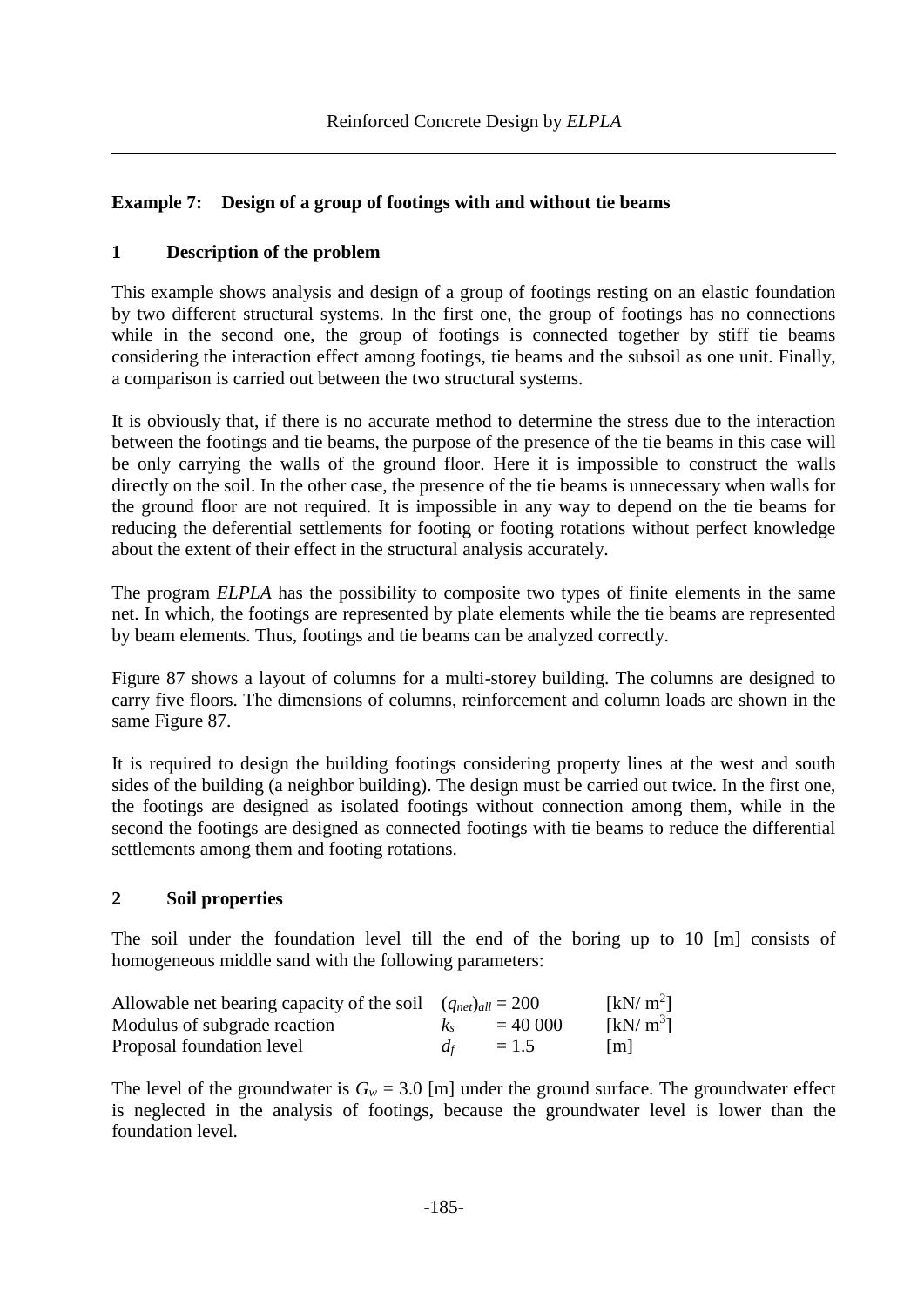

<span id="page-1-0"></span>Figure 87 Layout of columns, column loads [kN] and models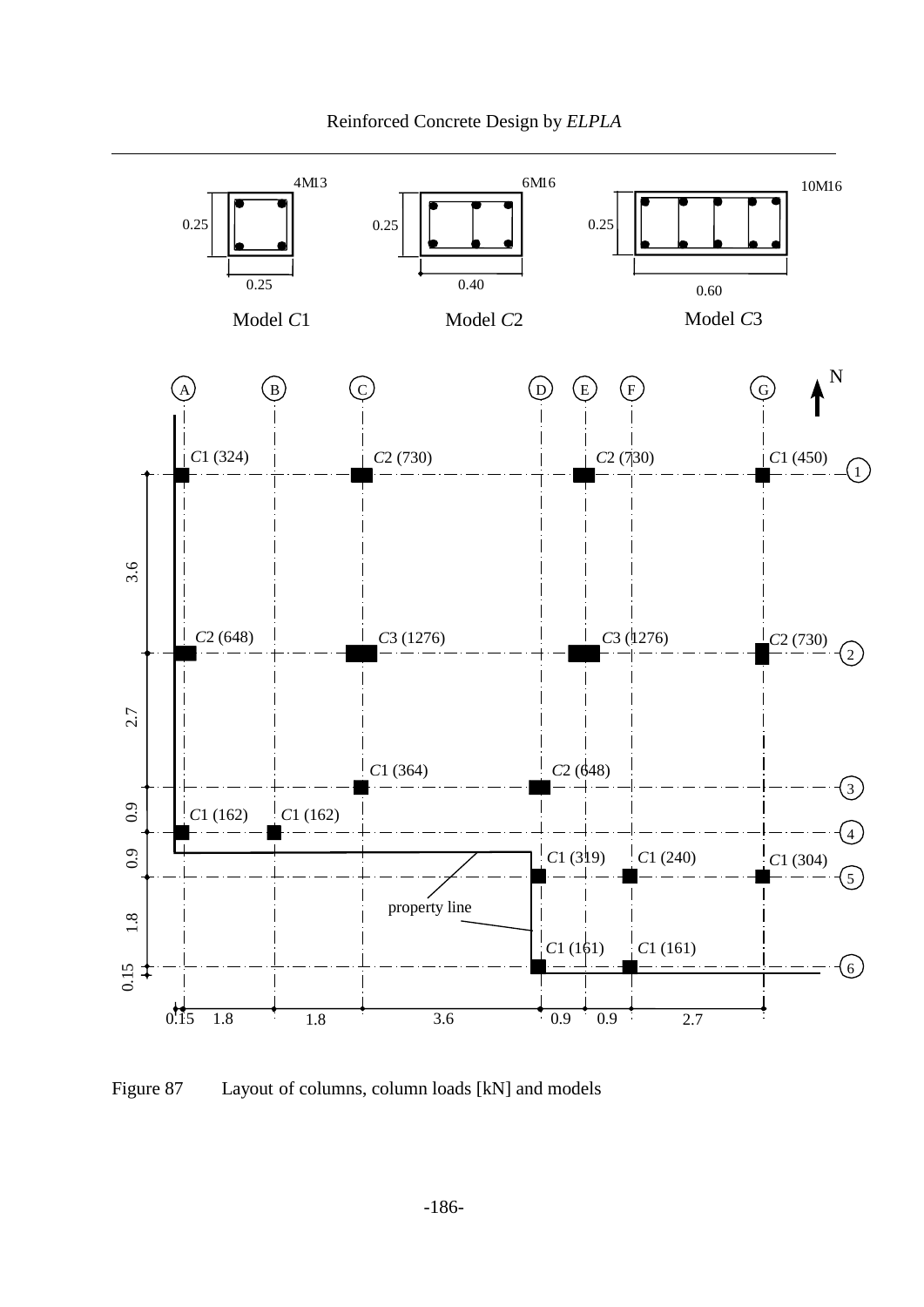## **3 Choice of the mathematical soil model**

The system of the suggested foundation for the building is a group of footings, which have limited areas. This system of foundation doesn't require a complicated soil model, because the contact pressure between the soil and the footing in most cases will be nearly uniform, especially, if the footing area is chosen carefully so that the center of gravity of the footing area lies on the point of application of the resultant force. In this case, the choice of the simple assumption model that considers a linear contact pressure under the footing is acceptable. But the disadvantage of this model is the neglect of the interaction between the footing and the soil. In this example, a mathematical soil model, which is more accurate than the simple assumption model, is used. The mathematical model is *Winkler's* model, which represents the soil by a group of elastic springs.

# **4 Footing material and section properties**

The design of footings and tie beams is carried out by the working method according to ECP. Footing material and section are supposed to have the following parameters:

#### **4.1 Material properties**

| Concrete grade according to ECP    | C 250                   |                                        |           |                      |
|------------------------------------|-------------------------|----------------------------------------|-----------|----------------------|
| Steel grade according to ECP       | $S \frac{36}{52}$       |                                        |           |                      |
| Concrete cube strength             | $f_{cu} = 250$          | [kg/ $\text{cm}^2$ ]                   | $= 25$    | [MN/m <sup>2</sup> ] |
| Concrete cylinder strength         | $f'_c = 0.8 f_{cu}$     | $\lceil - \rceil$                      | $=20$     | [MN/m <sup>2</sup> ] |
| Compressive stress of concrete     | $f_c = 95$              | [kg/ $\text{cm}^2$ ]                   | $= 9.5$   | [MN/m <sup>2</sup> ] |
| Main value of shear strength       | $q_{cp}=9$              | $\lceil \text{kg}/ \text{cm}^2 \rceil$ | $= 0.9$   | [MN/m <sup>2</sup> ] |
| Allowable shear stress of concrete | $q_c = 9$               | [kg/ $cm2$ ]                           | $= 0.9$   | [MN/m <sup>2</sup> ] |
| Allowable bond stress              | $q_b = 12$              | [kg/ $cm2$ ]                           | $= 1.2$   | [MN/m <sup>2</sup> ] |
| Tensile stress of steel            | $f_s = 2000$            | [kg/ $cm2$ ]                           | $= 200$   | [MN/m <sup>2</sup> ] |
| Reinforcement yield strength       | $f_v = 3600$            | [kg/ $cm2$ ]                           | $= 360$   | [MN/m <sup>2</sup> ] |
| Young's modulus of concrete        | $E_b = 3 \times 10^7$   | [kN/ $m^2$ ]                           | $= 30000$ | [MN/m <sup>2</sup> ] |
| Shear modulus of concrete          | $G_b = 1.3 \times 10^7$ | [kN/m <sup>2</sup> ]                   | $= 13000$ | [MN/m <sup>2</sup> ] |
| <i>Poisson's</i> ratio of concrete | $v_b = 0.15$            | [-]                                    |           |                      |
| Unit weight of concrete            | $\gamma_b = 0.0$        | [kN/ $m^3$ ]                           |           |                      |
|                                    |                         |                                        |           |                      |

Unit weight of concrete is chosen  $\gamma_b = 0.0$  to neglect the own weight of the footing.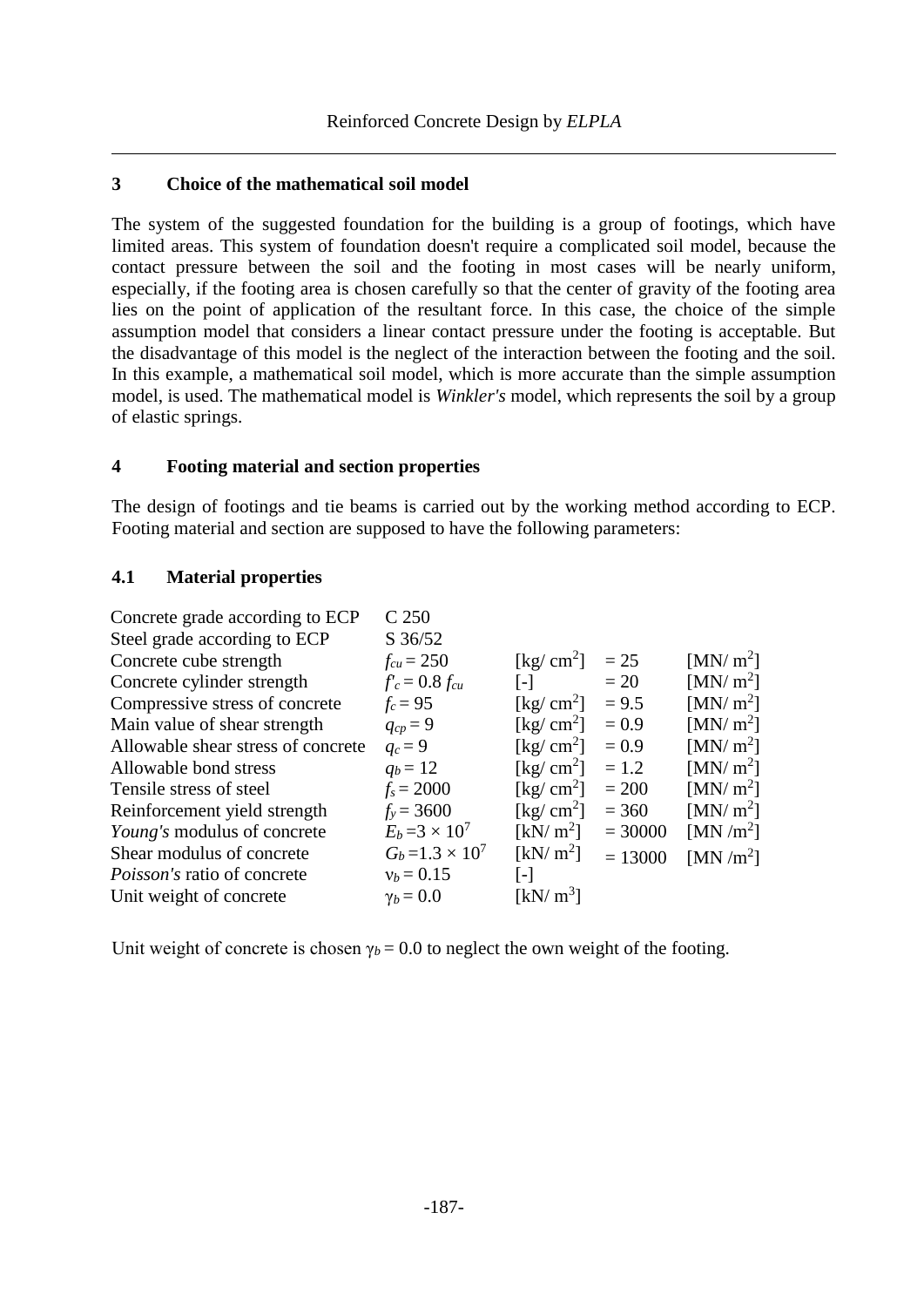#### **4.2 Minimum section properties and reinforcement**

| Concrete cover $+1/2$ bar diameter                   | $c=5$       | [cm]                 |
|------------------------------------------------------|-------------|----------------------|
| Minimum steel bar diameter in footings and tie beams | $\Phi = 18$ | $\lceil$ mm $\rceil$ |
| Minimum number of steel bars                         | $n=5$       | [bars]               |
| Minimum footing thickness                            | $t = 0.3$   | $\lceil m \rceil$    |
| Minimum footing length                               | $l = 1.1$   | $\lceil m \rceil$    |

The allowable minimum area of steel in the footings and tie beams is 0.15 [%] from the concrete section (*min*  $A_s = 0.0015 A_c$ ).

# **5 Plain concrete properties**

The reinforcement concrete cannot be constructed directly on the ground. Therefore, a thin plain concrete of thickness 15 [cm] under the footings and tie beams is used. The plain concrete is not considered in any calculation because of its weakness.

# **6 Structural analysis and design**

# **6.1 Footing areas**

The area of each footing is determined so that the contact pressure between the footing and the soil does not exceed than the net allowable capacity of the soil  $(q_{net})_{all} = 200$  [kN/ m<sup>2</sup>]. To avoid the footing rotation, isolated footings are chosen to be support for interior columns while combined footings are chosen to be support for exterior columns. It must be considered that the point of application of the force *P* for the isolated footing or the resultant forces Σ*P* for the combined footing lies as far as possible on the center of gravity of the footing. Then, the footing area  $A_f$  is determined from  $A_f = \sum P/(q_{net})_{all}$ . It must be considered also that the contact pressure is uniform for all footings and nearly is the same. [Table 71](#page-4-0) shows the load on the footing *P*, footing area  $A_f$  and net contact pressure  $f_n$  between the footing and the soil.

#### **6.2 Dimensions of tie beams**

Tie beams are chosen so that their axes coincide with those of columns to avoid the torsion. The width of the tie beam is chosen to be not longer than the smallest column side,  $d_g = 0.30$  [m], while the depth of the tie beam is chosen to be at least double of its width to make it stiff enough,  $d_g = 0.6$  [m]. Tie beams for all footings have a constant rectangular section of 0.3 [m]  $\times$ 0.6 [m]. It is considered that footings and tie beams are resting on the soil and there is no looseness of the contact pressure between them and the soil.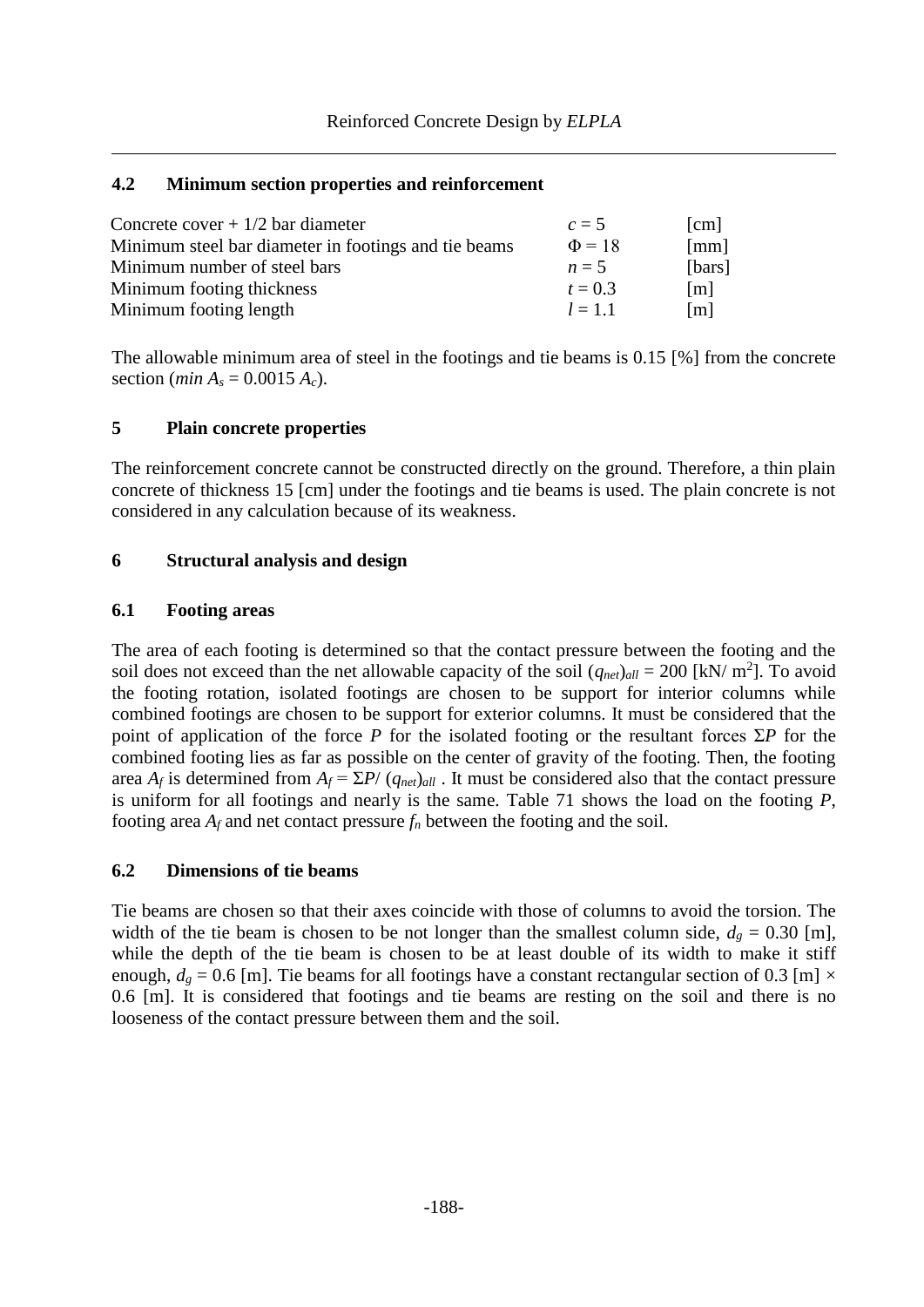<span id="page-4-0"></span>

| Table 71       | Load $\Sigma P$ , footing areas $A_f$ and net contact pressures $f_n$ |                         |                             |  |  |  |  |
|----------------|-----------------------------------------------------------------------|-------------------------|-----------------------------|--|--|--|--|
| Footing        | Total load<br>on footing                                              | Footing area            | Net contact pressure        |  |  |  |  |
|                | $\Sigma P$ [kN]                                                       | $A_f$ [m <sup>2</sup> ] | $f_n$ [kN/ m <sup>2</sup> ] |  |  |  |  |
| F1             | 1054                                                                  | $5.0 \times 1.1$        | 192                         |  |  |  |  |
| F2             | 730                                                                   | $2.0 \times 2.0$        | 183                         |  |  |  |  |
| F <sub>3</sub> | 450                                                                   | $1.5 \times 1.5$        | 200                         |  |  |  |  |
| F <sub>4</sub> | 1924                                                                  | $5.0 \times 2.0$        | 192                         |  |  |  |  |
| F <sub>5</sub> | 1276                                                                  | $2.6 \times 2.6$        | 189                         |  |  |  |  |
| F <sub>6</sub> | 730                                                                   | $2.0 \times 2.0$        | 183                         |  |  |  |  |
| F7             | 364                                                                   | $1.4 \times 1.4$        | 186                         |  |  |  |  |
| F <sub>8</sub> | 648                                                                   | $1.8 \times 1.8$        | 200                         |  |  |  |  |
| F <sub>9</sub> | 324                                                                   | $2.1 \times 0.8$        | 193                         |  |  |  |  |
| F10            | 881                                                                   | $2.1 \times 2.1$        | 200                         |  |  |  |  |
| F11            | 304                                                                   | $1.3 \times 1.3$        | 180                         |  |  |  |  |

Reinforced Concrete Design by *ELPLA*

# **6.3 Thickness of footings**

The footing thickness and reinforcement are designed according to the Egyptian code of practice ECP, working stress method. In this case, the reinforcement concrete section must resist the working stress acting on it safely such as the shear stress, punching stress, bond stress and bending moment. It is expected that the stresses of shear, punching and bond for the footings connected with tie beams are strong enough to resist the permissible stresses. Consequently, there is no requirement to check on these stresses and it is sufficient only to check on the bending moment to determine the thickness of the footings, tie beams and reinforcement.

The thickness of the footing in this example is chosen to fulfill the safety conditions at the analysis of the footing whether they are connected with or without tie beams excepting the reinforcement, which is chosen for every structural system separately.

The first step in the design is determination of the primary footing thickness from the depth *d<sup>p</sup>* that resists the punching stress. This depth is mostly the critical depth for the isolated footing.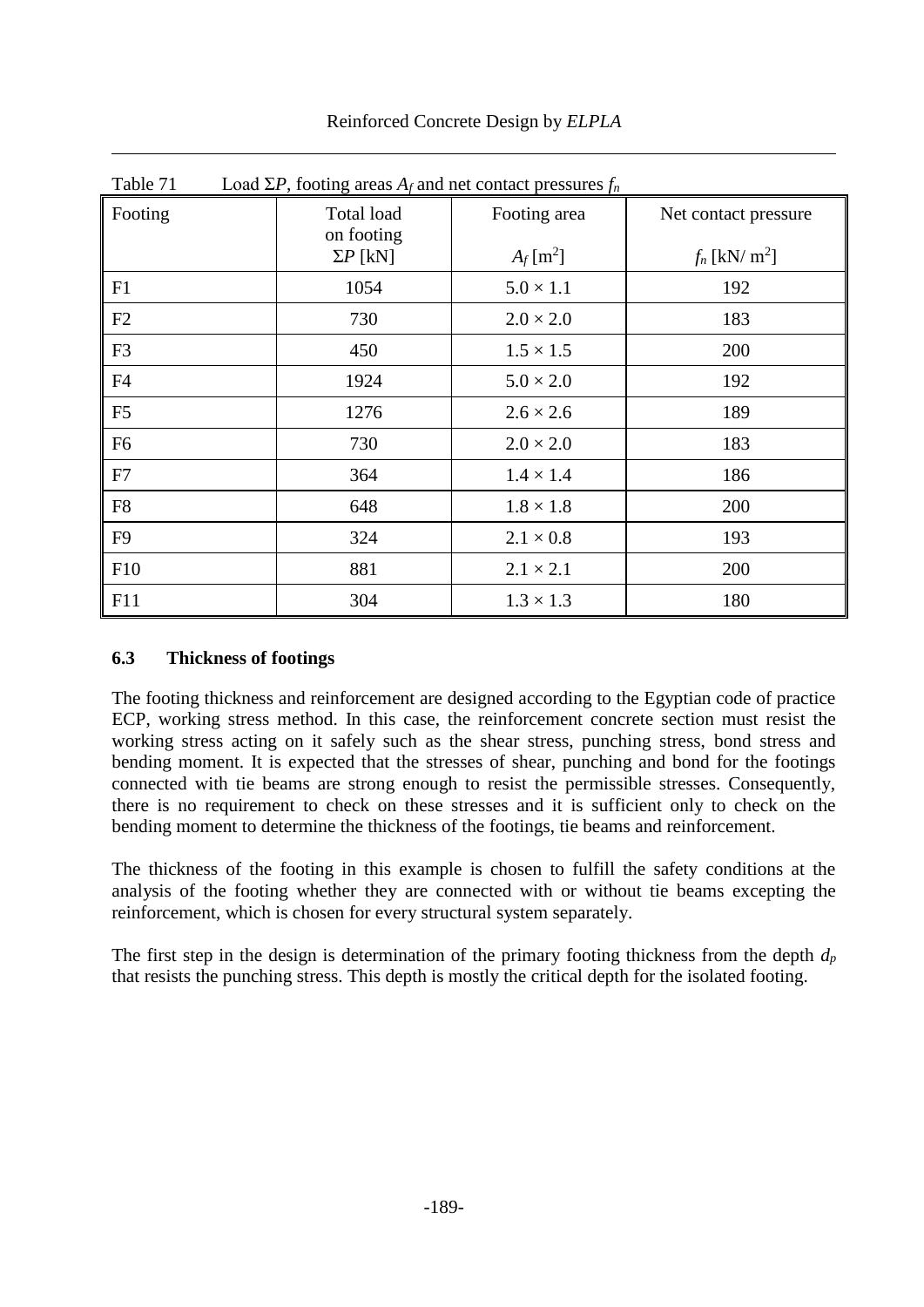The depth to resist punching shear  $d_p$  [m] is given by

$$
d_p = \frac{Q_p}{b_o q_{pall}} \qquad (i)
$$

where:

*b<sup>o</sup>* Perimeter of critical punching shear section around the column considering the position of the column wherever the column at the edge, corner or inside [m]

 $Q_p$  Punching force [kN],  $Q_p = P_{col} - A_p \cdot f_n$ 

 $A_p$  Punching area [m<sup>2</sup>], for simplicity  $A_p = A_{col}$ 

 $A_{col}$  Cross section of the column  $[m^2]$ 

*Pcol* Column load [kN]

 $f_n$  Average contact pressure between the footing und the soil under the column [kN/ m<sup>2</sup>]

 $q_{pall}$  Allowable concrete punching strength [MN/ m<sup>2</sup>]

The allowable concrete punching strength  $q_{pall}$  [MN/ m<sup>2</sup>] is given by

$$
q_{\textit{pall}} = \left(0.5 + \frac{a}{b}\right) q_{\textit{cp}} , \leq q_{\textit{cp}} \qquad \textit{(ii)}
$$

where:

 $q_{cp}$  Main value of shear strength [MN/ m<sup>2</sup>],  $q_{cp} = 0.9$  [MN/ m<sup>2</sup>]

*b*, *a* Column sides [m]

The allowable concrete punching strength for the columns those have the greatest cross section  $(a \times b = 0.25 \times 0.6$  [m<sup>2</sup>]) will be  $q_{pall} = 0.825$  [MN/ m<sup>2</sup>] while for the other columns will be  $q_{pall}$  $= 0.9$  [MN/ m<sup>2</sup>].

Substituting the value of allowable punching shear strength *qpall* in Equation (i) leads to an equation of second order in the unknown  $d_p$ . Solving this equation gives the depth  $d_p$  that is required to resist the punching shear as shown in [Table 72.](#page-6-0) This depth, addition to the concrete cover for the nearest 10 [cm], is chosen as a primary data for the footing thickness, considering that the minimum footing thickness is 30 [cm]. After carrying out the analysis, this depth may be modified if necessary to fulfill the condition of safety against the remaining shear, bond, bending moment stresses.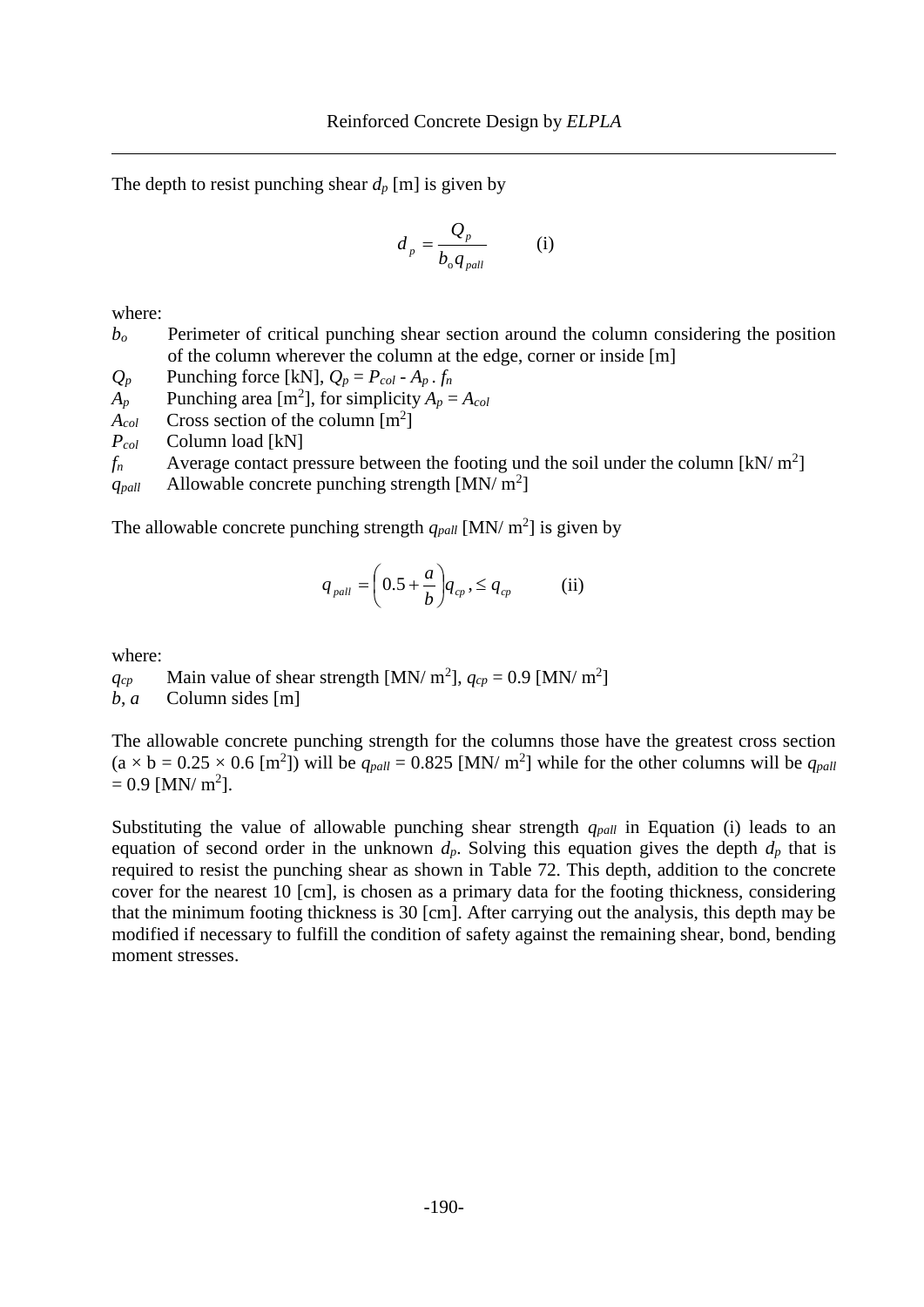<span id="page-6-0"></span>

| Table 72       | Determination of the footing depth $d_d$ to resist the punching shear |                                                                            |                                                                    |                                                            |                                   |                                 |  |
|----------------|-----------------------------------------------------------------------|----------------------------------------------------------------------------|--------------------------------------------------------------------|------------------------------------------------------------|-----------------------------------|---------------------------------|--|
| Footing        | Load<br>$\boldsymbol{P}$<br>[kN]                                      | Net contact<br>pressure<br>$f_n$<br>$\lfloor$ kN/ m <sup>2</sup> $\rfloor$ | Column<br>section<br>$A_{col} = a \times b$<br>$\lceil m^2 \rceil$ | Punching<br>load<br>$Q_p = P - f_n \times A_{col}$<br>[kN] | Punching<br>depth<br>$d_p$<br>[m] | Chosen<br>depth<br>$d_d$<br>[m] |  |
| F1             | 730                                                                   | 192                                                                        | $0.25 \times 0.40$                                                 | 711                                                        | 0.31                              | 0.35                            |  |
| F2             | 730                                                                   | 183                                                                        | $0.25 \times 0.40$                                                 | 712                                                        | 0.31                              | 0.35                            |  |
| F <sub>3</sub> | 450                                                                   | 200                                                                        | $0.25 \times 0.25$                                                 | 437                                                        | 0.25                              | 0.25                            |  |
| F <sub>4</sub> | 1276                                                                  | 192                                                                        | $0.25 \times 0.60$                                                 | 1247                                                       | 0.44                              | 0.45                            |  |
| F <sub>5</sub> | 1276                                                                  | 189                                                                        | $0.25 \times 0.60$                                                 | 1248                                                       | 0.44                              | 0.45                            |  |
| F <sub>6</sub> | 730                                                                   | 183                                                                        | $0.25 \times 0.40$                                                 | 712                                                        | 0.31                              | 0.35                            |  |
| F7             | 364                                                                   | 186                                                                        | $0.25 \times 0.25$                                                 | 352                                                        | 0.21                              | 0.25                            |  |
| F <sub>8</sub> | 648                                                                   | 200                                                                        | $0.25 \times 0.40$                                                 | 628                                                        | 0.29                              | 0.35                            |  |
| F <sub>9</sub> | 162                                                                   | 193                                                                        | $0.25 \times 0.25$                                                 | 150                                                        | 0.16                              | 0.25                            |  |
| F10            | 319                                                                   | 200                                                                        | $0.25 \times 0.25$                                                 | 307                                                        | 0.39                              | 0.45                            |  |
| F11            | 304                                                                   | 180                                                                        | $0.25 \times 0.25$                                                 | 293                                                        | 0.19                              | 0.25                            |  |

Reinforced Concrete Design by *ELPLA*

# **Generation of the FE-Net**

In regard to the narrowness of the distance between some axes and design dimensions of the footings, columns and tie beams, a refined net of finite elements is used. It is necessary to consider the following notes when generating the FE-Net.

- S Generate a homogenous mesh over the whole foundation area as possible as you could
- S Element size is chosen to be equal the foundation thickness if possible
- S Switching from a small element to a large one must be done gradually so that the difference between the side of the element and that of its neighboring element is not larger than the double in both directions
- S The net of the finite elements is generated for the entire area firstly, and then the unnecessary elements are removed to define the foundation shape. The footings are represented by plate elements while the tie beams are represented by beam elements. It is not allowed to leave a beam element separately without connection with a plate element because the mean element used in the program *ELPLA* is the plate element
- S In the program *ELPLA*, loads may be applied to the net of the finite elements outside nodes at any position independently from the element sizes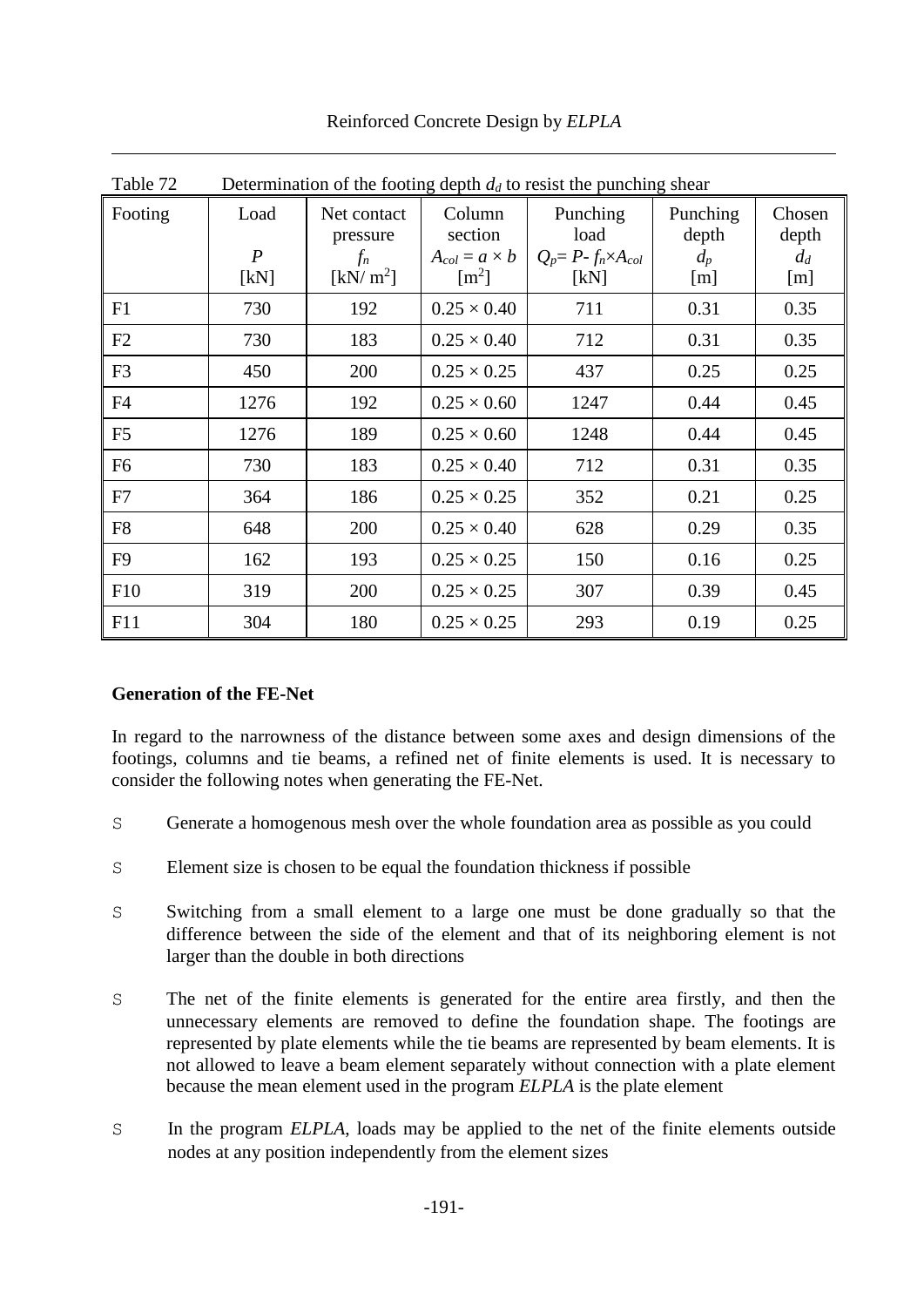- S As the tie beam is represented by beam elements, the width of the plate element adjacent to the beam element is chosen to be half the width of the tie beam. Consequently, the soil effect on the area around beam nodes will be equivalent to that on the actual contact area of the tie beam
- S In spite of the plate elements must join with beam elements in free places among footings, but it is easy to cancel its effect quietly. This can be done by assuming that the modulus of elasticity or the thickness of the plate elements equal to zero, then the program will cancel their effect automatically
- S Beam elements may be placed in *x* or *y*-direction on the net connected to plate elements at their nodes to represent tie beams in *x*- or *y*-direction. Diagonal tie beams are represented by diagonal beam elements. Each diagonal beam element may be placed on the nearest two diagonal nodes
- S Using the advantage of generating all footings on one net, it is easy to take a combined section for a group of footings indicating the internal forces, settlements and contact pressures
- S It is possible at the analysis of isolated footings without tie beams to generate an independent net for each footing, but it is preferred to generate one net for the whole foundation area considering all footings to save the effort for constructing another net at the analysis of a group of footings connected with tie beams

# **6.4 Creation of loads on the net**

Creation of loads on the net may be carried out by one of the following two ways:

S Considering the column load as a point load on the net to simplify the editing of the input data

Consequently, the critical positive moment under the column will be calculated at the column face. Due to the small size of the finite element, it is expected that the moment under the point load will be so high

S Converting the concentrated column load *P* to an equivalent distributed load  $P_w$  acting on the centerline of the footing thickness with slope 1:1 such as

$$
P_w = \frac{P}{(a+t)(b+t)}
$$
 (iii)

where:

*a*, *b* Column sides [m] *t* Footing thickness [m]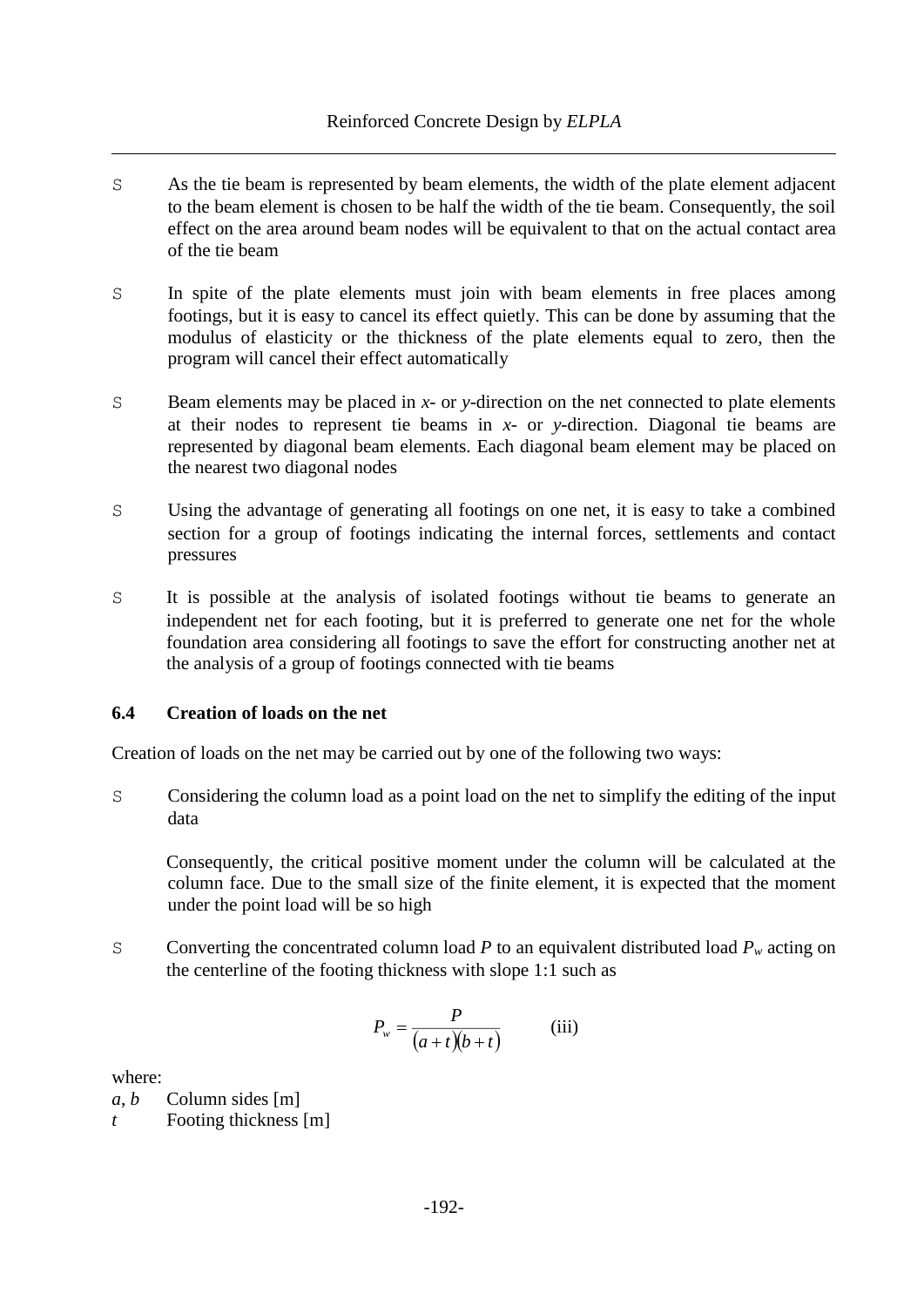In this case the critical positive moment and area of reinforcement steel must be determined under the column directly. The second way for creation the loads is considered in this example. [Figure 88](#page-9-0) shows the net of the finite elements for the isolated footings without tie beams while [Figure 89](#page-10-0) shows that of a group of footings connected with tie beams. [Table 73](#page-8-0) shows the conversion of the concentrated column load *P* to an equivalent distributed load *Pw.*

|        | 10au $I_w$               |                      |                     |                                       |                         |                                                    |                                       |
|--------|--------------------------|----------------------|---------------------|---------------------------------------|-------------------------|----------------------------------------------------|---------------------------------------|
| Column | Load                     | Coordinate           |                     | Column<br>section                     | Footing<br>thickness    | Distributed<br>area                                | Distributed<br>load                   |
|        | $\boldsymbol{P}$<br>[kN] | $\mathcal{X}$<br>[m] | $\mathbf{y}$<br>[m] | $A_{col} = a \times b$<br>$\rm [m^2]$ | $\boldsymbol{t}$<br>[m] | $A_w = (a + t)$<br>$\times (b + t)$<br>$\rm [m^2]$ | $P_w = P/A_w$<br>[kN/m <sup>2</sup> ] |
| $A-1$  | 324                      | 0.125                | 10.05               | $0.25 \times 0.25$                    | 0.40                    | $0.45 \times 0.65$                                 | 1108                                  |
| $C-1$  | 730                      | 3.75                 | 10.05               | $0.25 \times 0.40$                    | 0.40                    | $0.65\times0.80$                                   | 1404                                  |
| $E-1$  | 730                      | 8.25                 | 10.05               | $0.25 \times 0.40$                    | 0.40                    | $0.65\times0.80$                                   | 1404                                  |
| $G-1$  | 450                      | 11.85                | 10.05               | $0.25 \times 0.25$                    | 0.30                    | $0.55 \times 0.55$                                 | 1488                                  |
| $A-2$  | 648                      | 0.20                 | 6.45                | $0.25 \times 0.40$                    | 0.50                    | $0.65 \times 0.75$                                 | 1329                                  |
| $C-2$  | 1276                     | 3.75                 | 6.45                | $0.25 \times 0.60$                    | 0.50                    | $0.75 \times 1.10$                                 | 1547                                  |
| $E-2$  | 1276                     | 8.25                 | 6.45                | $0.25 \times 0.60$                    | 0.50                    | $0.75 \times 1.10$                                 | 1547                                  |
| $G-2$  | 730                      | 11.85                | 6.45                | $0.25 \times 0.40$                    | 0.40                    | $0.65 \times 0.80$                                 | 1404                                  |
| $C-3$  | 364                      | 3.75                 | 3.75                | $0.25 \times 0.25$                    | 0.30                    | $0.55 \times 0.55$                                 | 1203                                  |
| $D-3$  | 648                      | 7.35                 | 3.75                | $0.25 \times 0.40$                    | 0.40                    | $0.65\times0.80$                                   | 1246                                  |
| $A-4$  | 162                      | 0.125                | 2.85                | $0.25 \times 0.25$                    | 0.30                    | $0.40\times0.55$                                   | 736                                   |
| $B-4$  | 162                      | 1.95                 | 2.85                | $0.25 \times 0.25$                    | 0.30                    | $0.40\times0.55$                                   | 736                                   |
| $D-5$  | 319                      | 7.35                 | 1.95                | $0.25 \times 0.25$                    | 0.50                    | $0.50\times0.50$                                   | 1276                                  |
| $F-5$  | 340                      | 9.15                 | 1.95                | $0.25 \times 0.25$                    | 0.50                    | $0.50\times0.50$                                   | 960                                   |
| $G-5$  | 304                      | 11.85                | 1.95                | $0.25 \times 0.25$                    | 0.30                    | $0.55 \times 0.55$                                 | 1005                                  |
| $D-6$  | 161                      | 7.35                 | 0.125               | $0.25 \times 0.25$                    | 0.50                    | $0.50\times0.50$                                   | 644                                   |
| $F-6$  | 161                      | 9.15                 | 0.125               | $0.25 \times 0.25$                    | 0.50                    | $0.50\times0.50$                                   | 644                                   |

<span id="page-8-0"></span>Table 73 Conversion of the concentrated column load *P* to an equivalent distributed load *P<sup>w</sup>*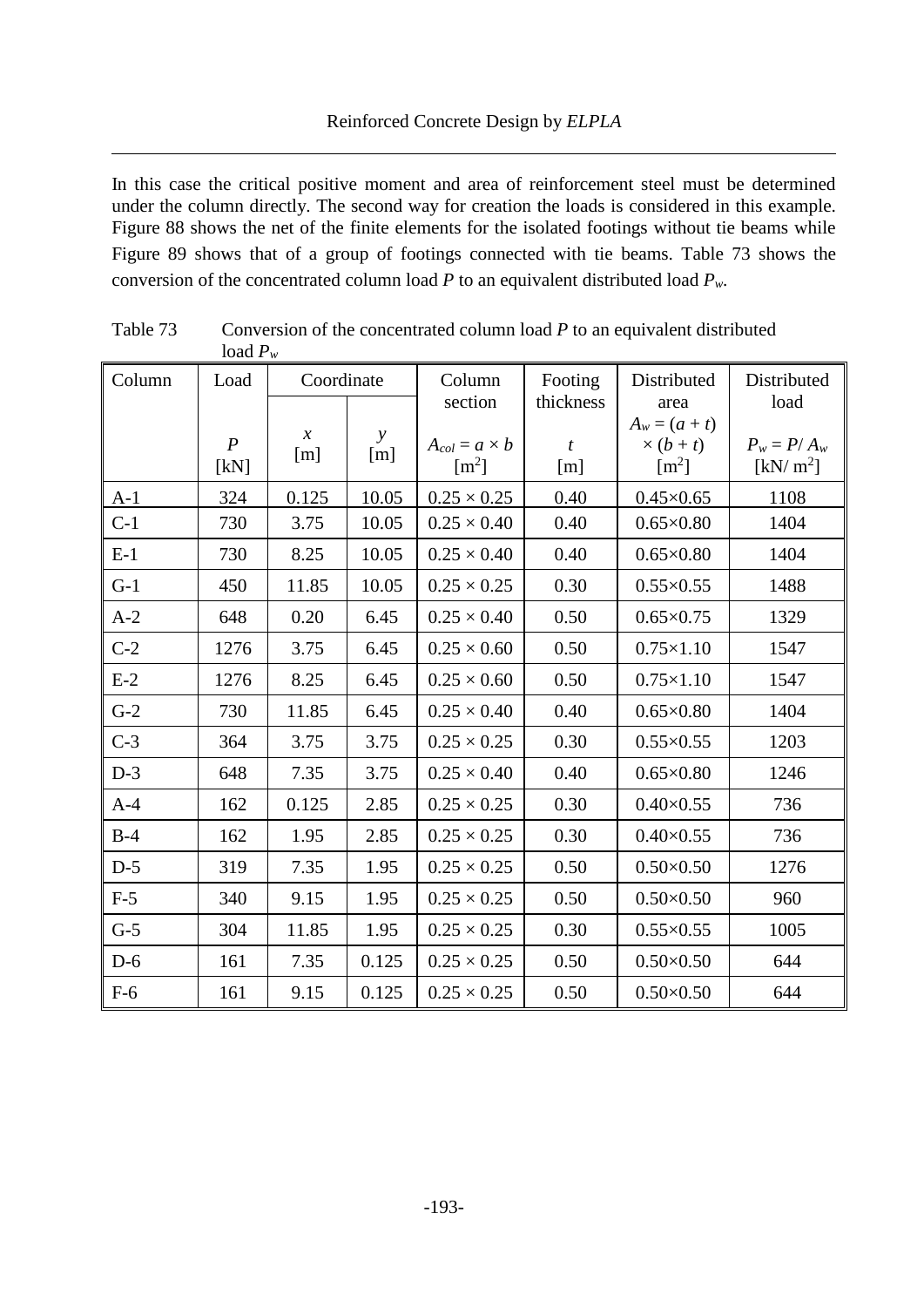

<span id="page-9-0"></span>Figure 88 FE-Net of footings without tie beams, loads  $[kN/m^2]$  and footing dimensions [m]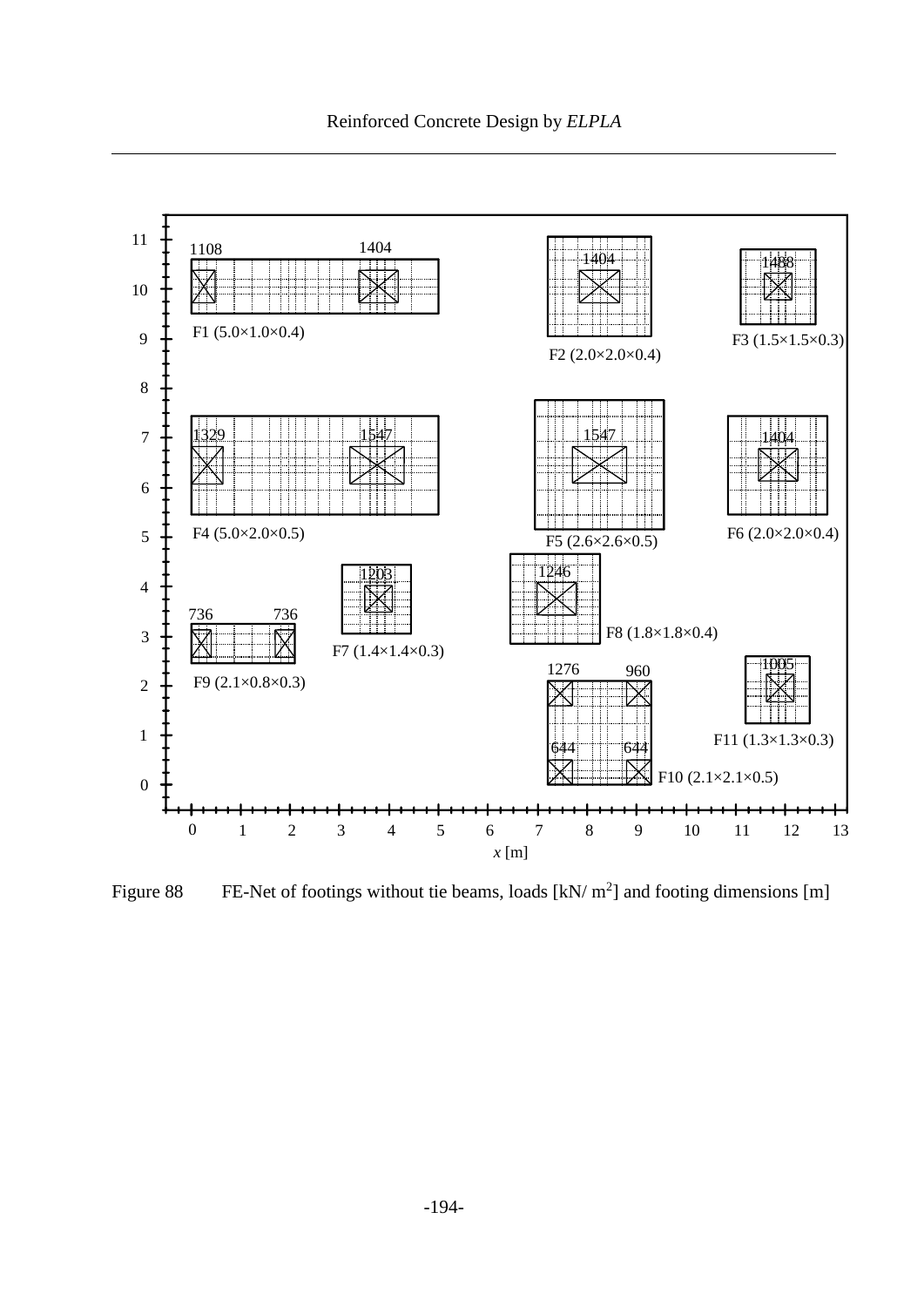Reinforced Concrete Design by *ELPLA*



<span id="page-10-0"></span>Figure 89 FE-Net of footings with tie beams, loads  $\left[\frac{kN}{m^2}\right]$  and footing dimensions  $\left[m\right]$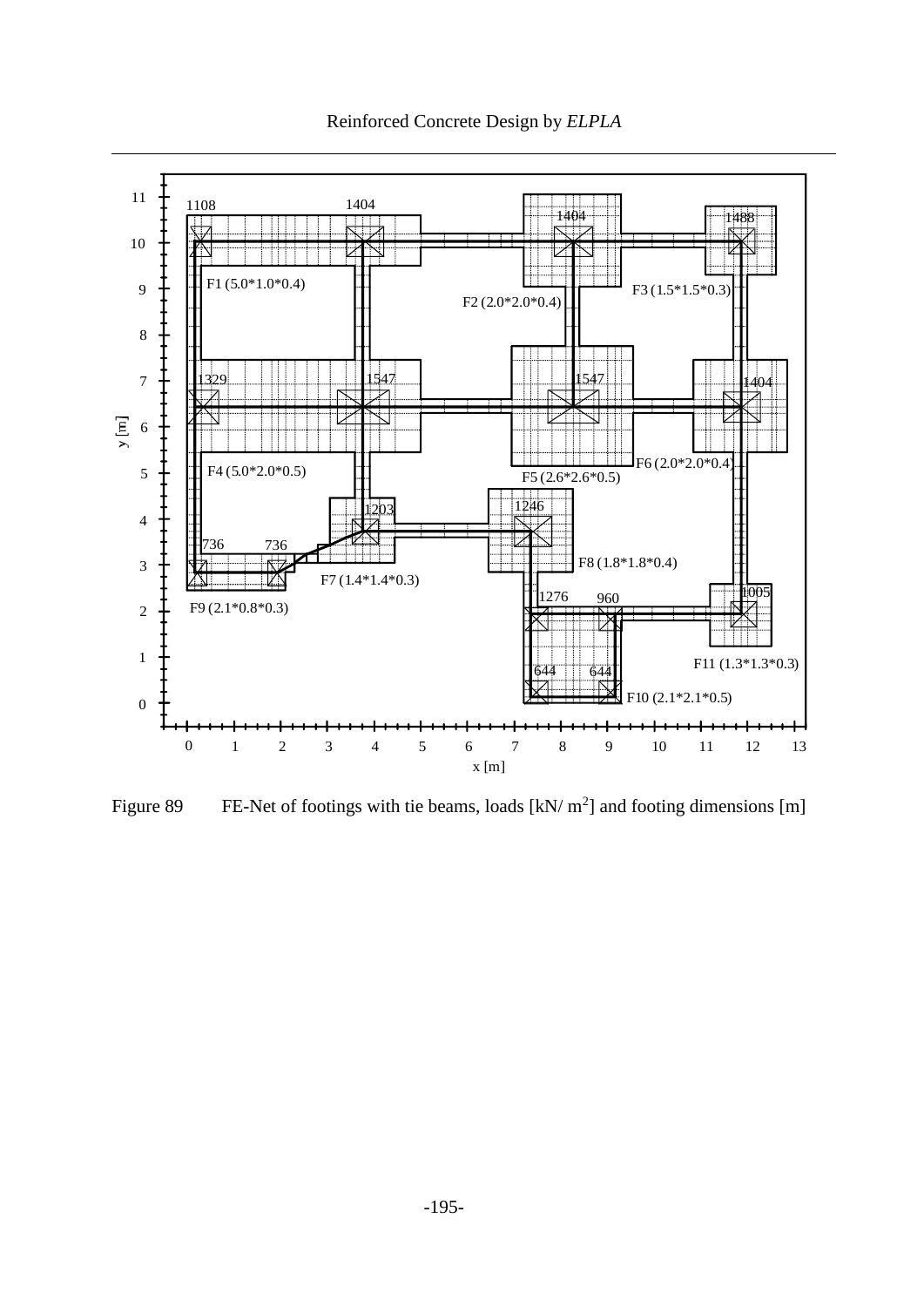#### **6.5 Reinforcement steel for isolated footings**

The area of reinforcement steel *A<sup>s</sup>* is given by

$$
A_s = \frac{M}{k_2 d_m} \qquad (iv)
$$

It is required firstly to check if the footing depth to resist punching shear is also sufficient to resist the bending moment at the critical section according to Equation (v)

$$
d_m = k_1 \sqrt{\frac{M}{b}} \qquad \text{(v)}
$$

where:

| M               | Moment at a section obtained from analysis [MN.m]      |
|-----------------|--------------------------------------------------------|
| h               | Width of the section to be designed [m], $b = 1.0$ [m] |
| $d_m$           | Depth required to resist the moment [m]                |
| $k_1$ and $k_2$ | Coefficients according to ECP                          |

The program *ELPLA* gives the results of the bending moments per meter in both directions *x* and *y* and also the values of areas of reinforcement steel at all nodes of the net of finite elements. [Figure 90](#page-14-0) shows bending moments  $m<sub>x</sub>$  while [Figure 91](#page-15-0) shows bending moments  $m<sub>y</sub>$  for the critical sections in directions *x* and *y*, respectively. [Table 74](#page-12-0) and [Table 75](#page-13-0) show check depth required to resist the bending moment and also the area of reinforcement steel that is required for the critical section in case of analysis of isolated footings.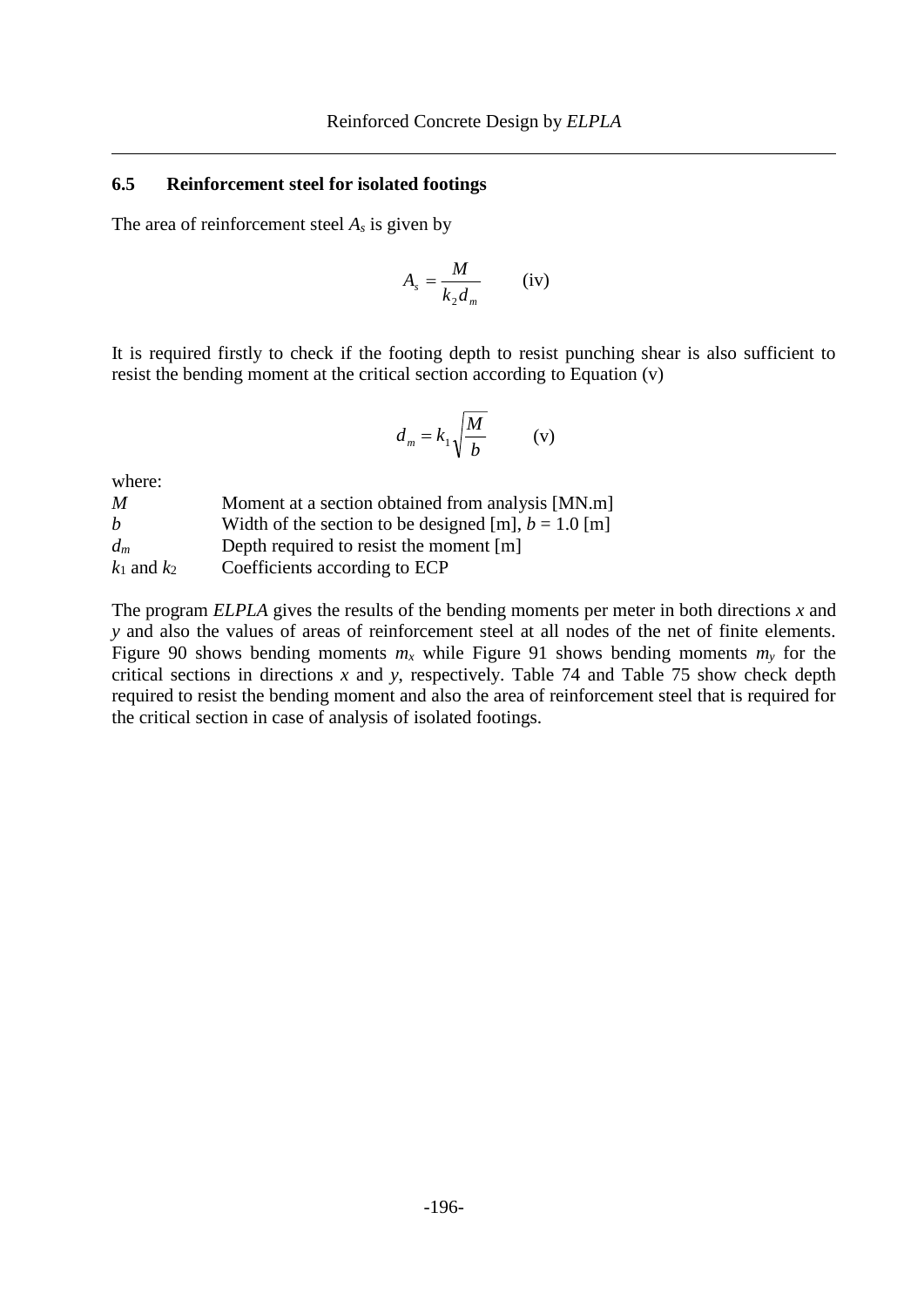Reinforced Concrete Design by *ELPLA*

|                | area of reinforcement steel in x-direction |                |                      |                        |                     |                    |                    |
|----------------|--------------------------------------------|----------------|----------------------|------------------------|---------------------|--------------------|--------------------|
| Footing        |                                            | Moment         |                      | Required area of steel |                     |                    | Chosen steel       |
|                |                                            | $m_{\rm x}$    | $f_c$                |                        | $A_{s}$             |                    |                    |
|                |                                            | [kN.m/m]       | [ $\text{kg/cm}^2$ ] |                        | $\mathrm{[cm^2/m]}$ |                    | [Rft/m]            |
|                | - ve                                       | $+ve$          |                      | $A_{sx1}$              | $A_{sx2}$           | $A_{sx1}$          | $A_{sx2}$          |
|                | $m_{\rm x}$                                | $m_{\rm x}$    |                      | Top                    | <b>Bottom</b>       | Top                | <b>Bottom</b>      |
| F1             | 175                                        | 124            | 85                   | 28.77                  | 19.94               | $10 \Phi 19$       | $10 \Phi 16$       |
| F2             |                                            | 82             | 55                   |                        | 12.98               |                    | $7 \Phi 16$        |
| F <sub>3</sub> |                                            | 50             | 60                   |                        | 11.15               |                    | $6 \Phi 16$        |
| F4             | 181                                        | 112            | 65                   | 22.55                  | 13.64               | 8Ф19               | 8Ф16               |
| F <sub>5</sub> |                                            | 126            | 50                   |                        | 15.38               |                    | 8Ф16               |
| F <sub>6</sub> |                                            | 76             | 50                   |                        | 11.93               |                    | $6 \Phi 16$        |
| F7             |                                            | 39             | 60                   |                        | 6.68                |                    | min A <sub>s</sub> |
| F <sub>8</sub> |                                            | 62             | 45                   |                        | 9.64                |                    | min A <sub>s</sub> |
| F <sub>9</sub> | 61                                         | $\overline{2}$ | 70                   | 13.76                  |                     | $7 \Phi 16$        | min A <sub>s</sub> |
| F10            | 76                                         | 11             | 50                   | 9.12                   | 1.25                | min A <sub>s</sub> | min A <sub>s</sub> |
| F11            |                                            | 29             | 50                   |                        | 6.37                |                    | min A <sub>s</sub> |

<span id="page-12-0"></span>Table 74 Check depth required to resist the bending moment and determination of the area of reinforcement steel in *x*-direction

The following notes must be considered when reinforcing the footings:

- S Suitable reinforcement is to be placed at the places of maximum moments wherever in *x*or *y*-direction. The reinforcement is chosen to be enough to resist the bending moment. It is not required to determine additional reinforcement to resist the punching shear where it is supposed that the concrete section can resist the punching stress without reinforcement
- S The top and bottom reinforcement in both *x* and *y*-directions at the sections of minimum moments are empirically taken as 0.15 [%] of the concrete cross section. The considered minimum area of reinforcement steel for all footings is

$$
min A_s = 6 \Phi 16 = 10.1 [cm^2/m]
$$

- S For a combined footing for two columns, the calculated reinforcement under the column in the transversal direction is distributed under the column to a distance *d* from the face of the column
- S For an isolated footing for a column, it is enough to consider only the bottom reinforcement in both *x*- and *y*-directions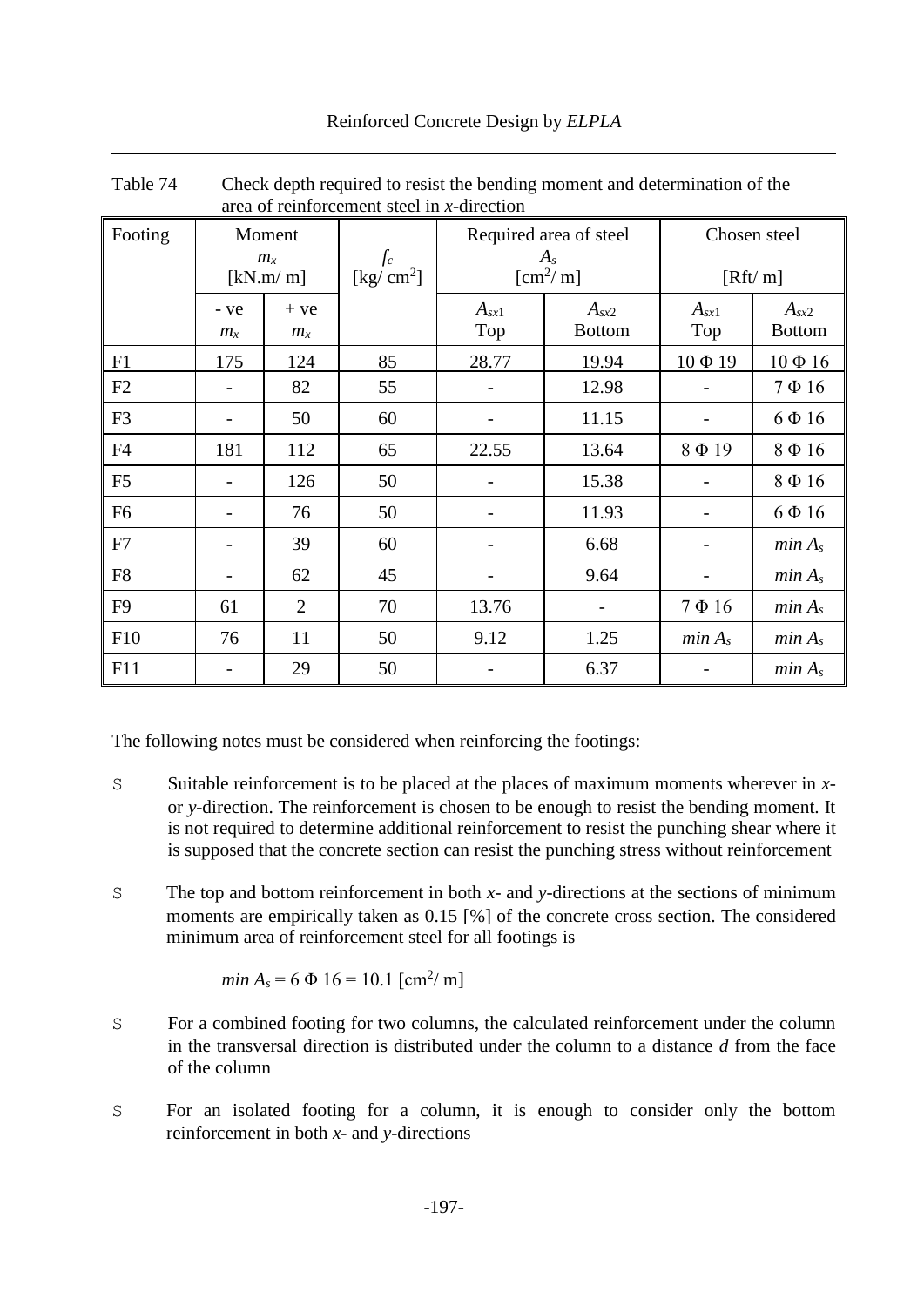|  | Reinforced Concrete Design by ELPLA |  |  |  |  |
|--|-------------------------------------|--|--|--|--|
|--|-------------------------------------|--|--|--|--|

|                | area of reinforcement steel in y-direction |                         |                      |                  |                                   |                    |                            |
|----------------|--------------------------------------------|-------------------------|----------------------|------------------|-----------------------------------|--------------------|----------------------------|
| Footing        | Moment<br>$m_{y}$                          |                         | $f_c$                |                  | Required area of steel<br>$A_{s}$ | Chosen steel       |                            |
|                |                                            | [kN.m/m]                | [ $\text{kg/cm}^2$ ] |                  | $[\text{cm}^2/\text{m}]$          |                    | [Rft/m]                    |
|                | - ve<br>$m_{\rm y}$                        | $+ve$<br>m <sub>y</sub> |                      | $A_{sy1}$<br>Top | $A_{sy2}$<br><b>Bottom</b>        | $A_{sy1}$<br>Top   | $A_{yx2}$<br><b>Bottom</b> |
| F1             |                                            | 42                      | 45                   |                  | 6.53                              | min A <sub>s</sub> | min A <sub>s</sub>         |
| F2             |                                            | 88                      | 55                   |                  | 13.97                             |                    | $7 \Phi 16$                |
| F <sub>3</sub> |                                            | 50                      | 55                   |                  | 11.08                             |                    | $6 \Phi 16$                |
| F <sub>4</sub> |                                            | 117                     | 50                   |                  | 14.30                             | min A <sub>s</sub> | 8Ф16                       |
| F <sub>5</sub> |                                            | 153                     | 55                   |                  | 18.83                             |                    | $10 \Phi 16$               |
| F <sub>6</sub> |                                            | 85                      | 60                   |                  | 13.50                             |                    | $7 \Phi 16$                |
| F7             |                                            | 38                      | 50                   |                  | 8.36                              |                    | min A <sub>s</sub>         |
| F <sub>8</sub> |                                            | 72                      | 50                   |                  | 11.30                             |                    | $6 \Phi 16$                |
| F <sub>9</sub> |                                            | 13                      | 35                   |                  | 2.79                              | min A <sub>s</sub> | min A <sub>s</sub>         |
| F10            | 65                                         | 10                      | 30                   | 7.70             | 1.14                              | min A <sub>s</sub> | min A <sub>s</sub>         |
| F11            |                                            | 31                      | 45                   |                  | 6.75                              |                    | min A <sub>s</sub>         |

<span id="page-13-0"></span>Table 75 Check depth required to resist the bending moment and determination of the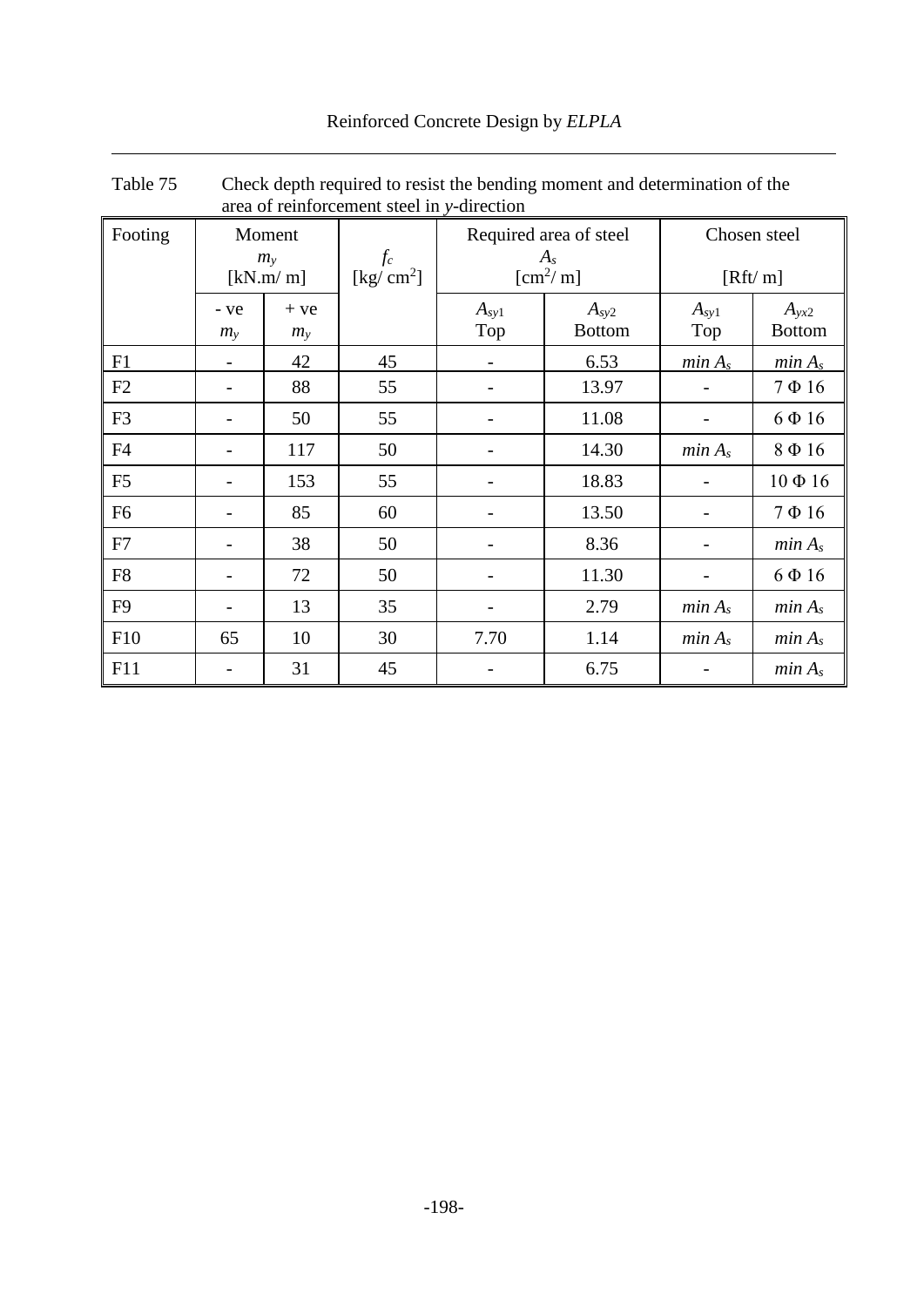Reinforced Concrete Design by *ELPLA*



<span id="page-14-0"></span>Figure 90 Moment  $m_x$  [kN.m/ m] at critical sections on the footings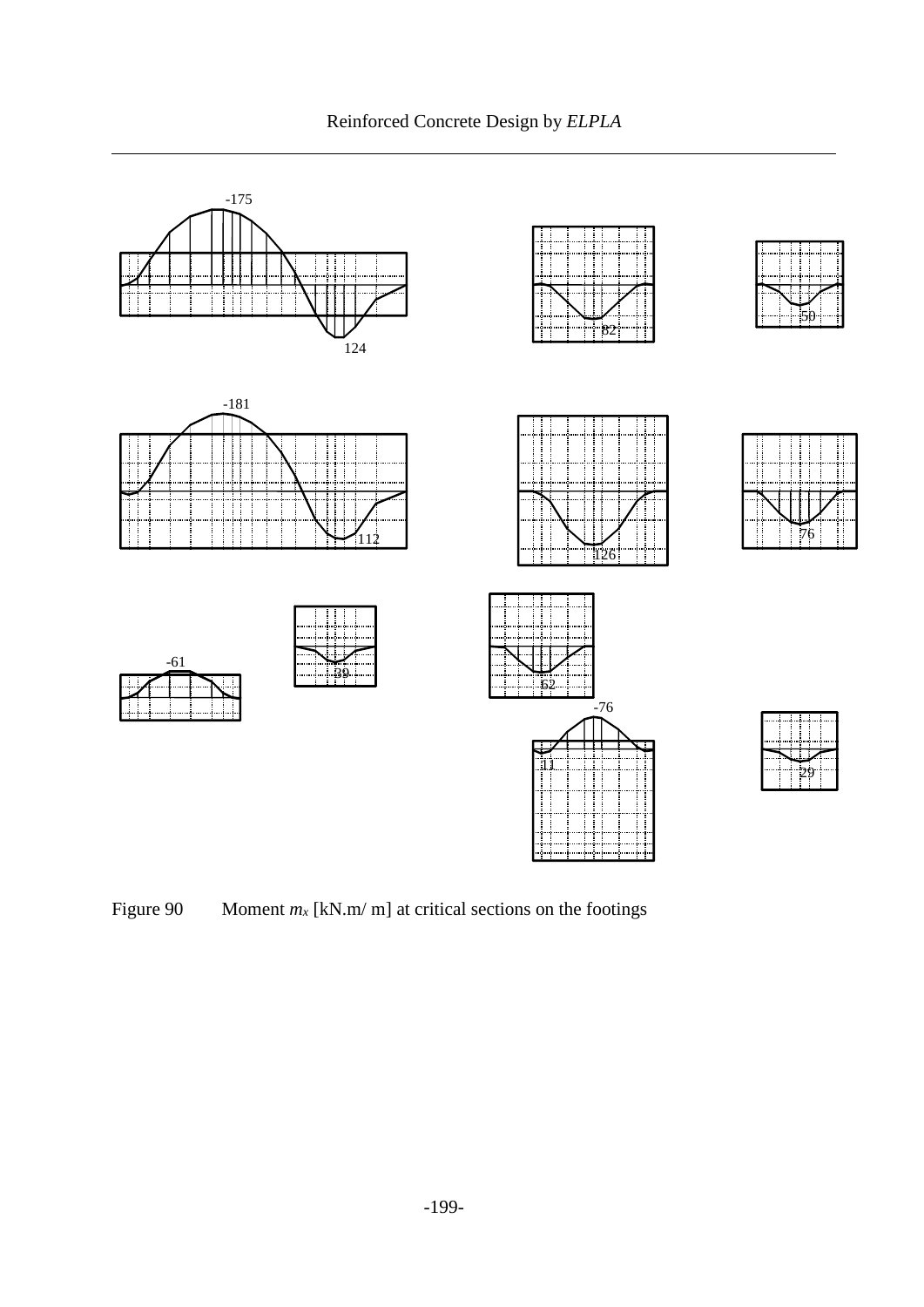

<span id="page-15-0"></span>Figure 91 Moment  $m_y$  [kN.m/ m] at critical sections on the footings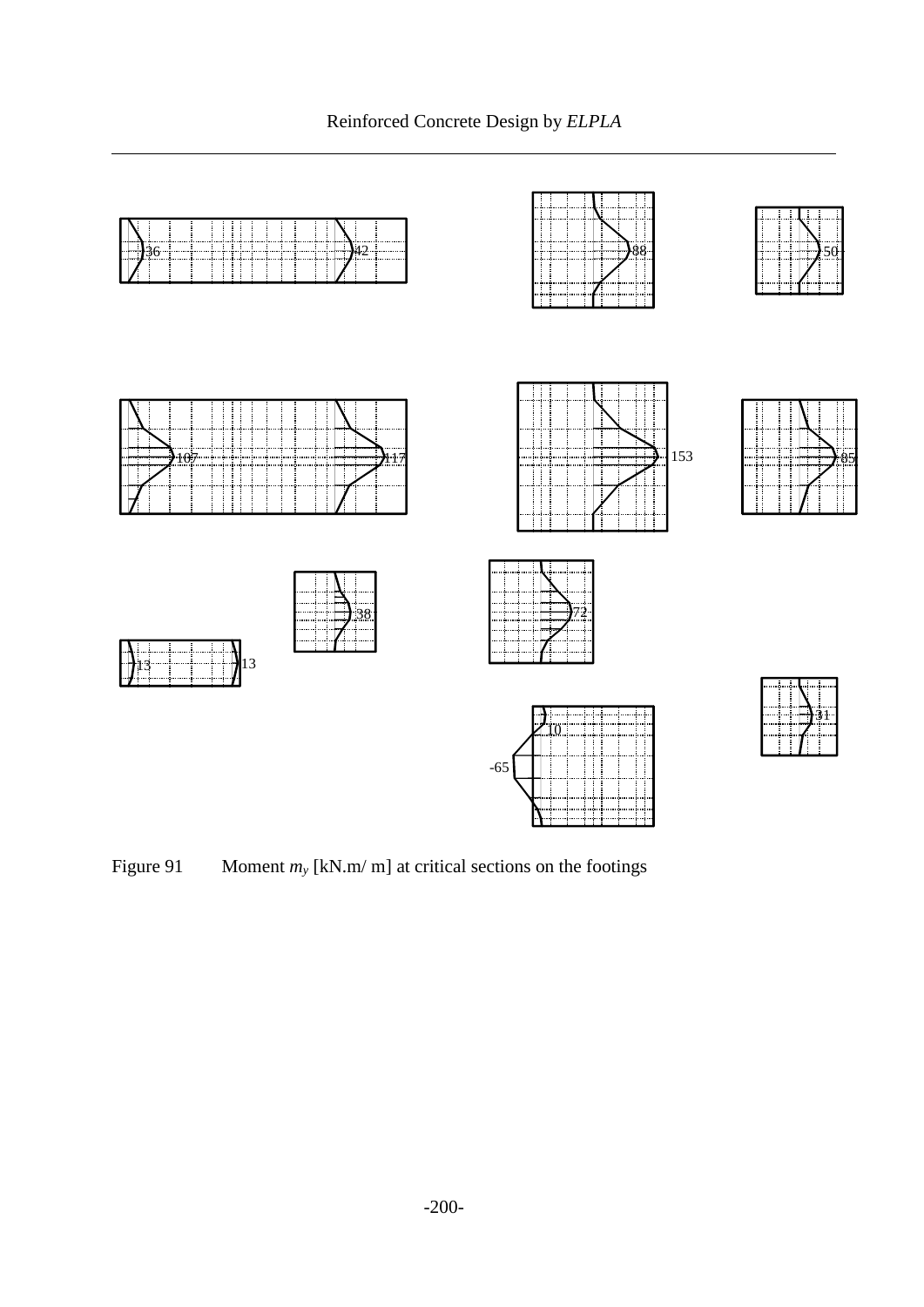#### **6.6 Check shear stress for isolated footings**

It is required for isolated footings to check if the shear stress *qsh* in the footing does not exceed the allowable shear stress of concrete  $q_c = 0.9$  [MN/ m<sup>2</sup>]. The shear stress  $q_{sh}$  [MN/ m<sup>2</sup>] is given by

$$
q_{sh} = \frac{Q_{sh}}{b \, d_{sh}} \qquad \text{(vi)}
$$

where:

*Qsh* Shearing force at critical section of shear. The program *ELPLA* gives *Qsh* per meter at all nodes of the net in both *x*- and *y*-directions [MN/ m]

*dsh* Depth required to resist shear stress [m]

*b* Width of critical section of shear,  $b = 1.0$  [m], where  $Q_{sh}$  is per meter

[Figure 92](#page-17-0) shows the shearing force *Qsh* in *x*-direction while [Figure 93](#page-18-0) shows that in *y*-direction at the critical sections. [Table 76](#page-16-0) shows check depth required to resist shear stress. The depths for all footings are save in shear stress.

| Footing        | Footing depth       | $x$ -direction  |                                                            | y-direction       |                                                             |  |
|----------------|---------------------|-----------------|------------------------------------------------------------|-------------------|-------------------------------------------------------------|--|
|                | $d_{\rm sh}$<br>[m] | $Q_x$<br>[MN/m] | $q_{sh} = \frac{Q_x}{b \, d_{sh}}$<br>[MN/m <sup>2</sup> ] | $Q_{y}$<br>[MN/m] | $\frac{Q_y}{q_{sh}} = \frac{Q_y}{b d_{sh}}$<br>[MN/ $m^2$ ] |  |
| F1             | 0.35                | 0.252           | 0.72                                                       | 0.980             | 0.28                                                        |  |
| F2             | 0.35                | 0.157           | 0.45                                                       | 0.148             | 0.42                                                        |  |
| F <sub>3</sub> | 0.25                | 0.120           | 0.48                                                       | 0.910             | 0.36                                                        |  |
| F4             | 0.45                | 0.308           | 0.68                                                       | 0.170             | 0.38                                                        |  |
| F <sub>5</sub> | 0.45                | 0.214           | 0.48                                                       | 0.211             | 0.47                                                        |  |
| F <sub>6</sub> | 0.35                | 0.158           | 0.45                                                       | 0.129             | 0.37                                                        |  |
| F7             | 0.25                | 0.900           | 0.36                                                       | 0.109             | 0.44                                                        |  |
| F8             | 0.35                | 0.137           | 0.39                                                       | 0.160             | 0.46                                                        |  |
| F <sub>9</sub> | 0.25                | 0.100           | 0.40                                                       | 0.370             | 0.15                                                        |  |
| F10            | 0.45                | 0.133           | 0.30                                                       | 0.135             | 0.30                                                        |  |
| F11            | 0.25                | 0.700           | 0.24                                                       | 0.720             | 0.29                                                        |  |

<span id="page-16-0"></span>Table 76 Check depth required to resist shear stress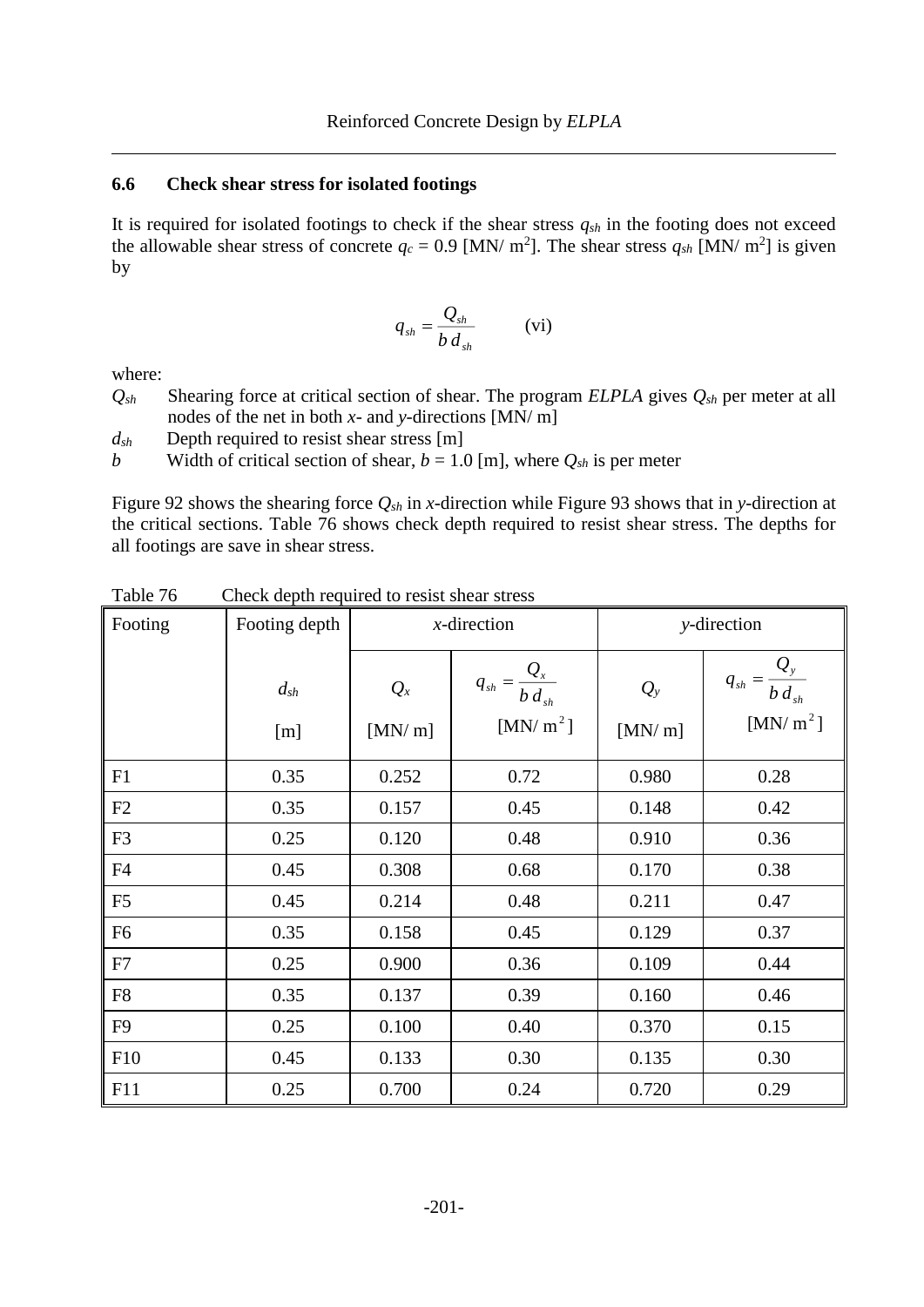Reinforced Concrete Design by *ELPLA*



<span id="page-17-0"></span>Figure 92 Shearing force  $Q_x$  [kN/ m] at critical sections on the footings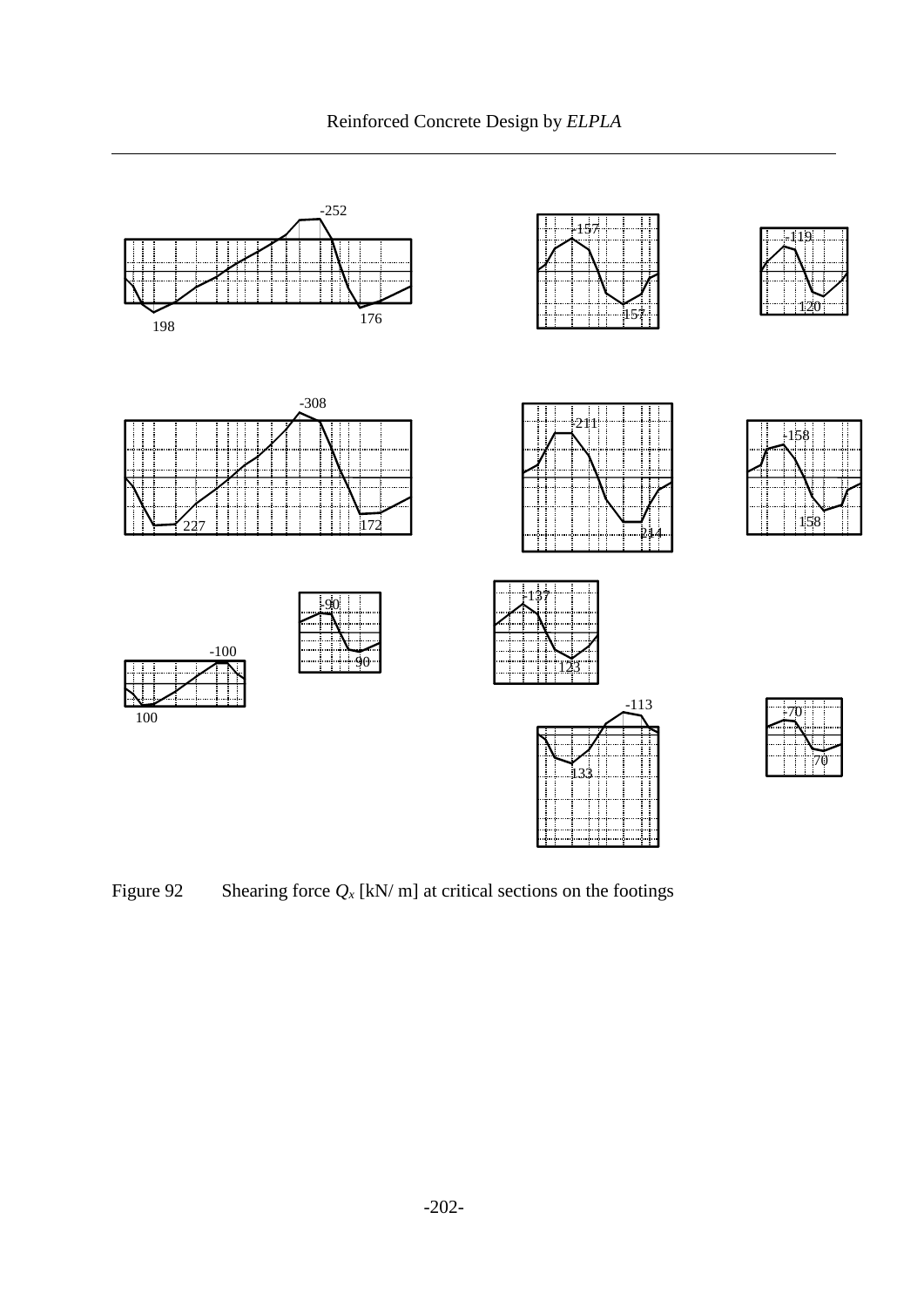

<span id="page-18-0"></span>Figure 93 Shearing force  $Q_y$  [kN/ m] at critical sections on the footings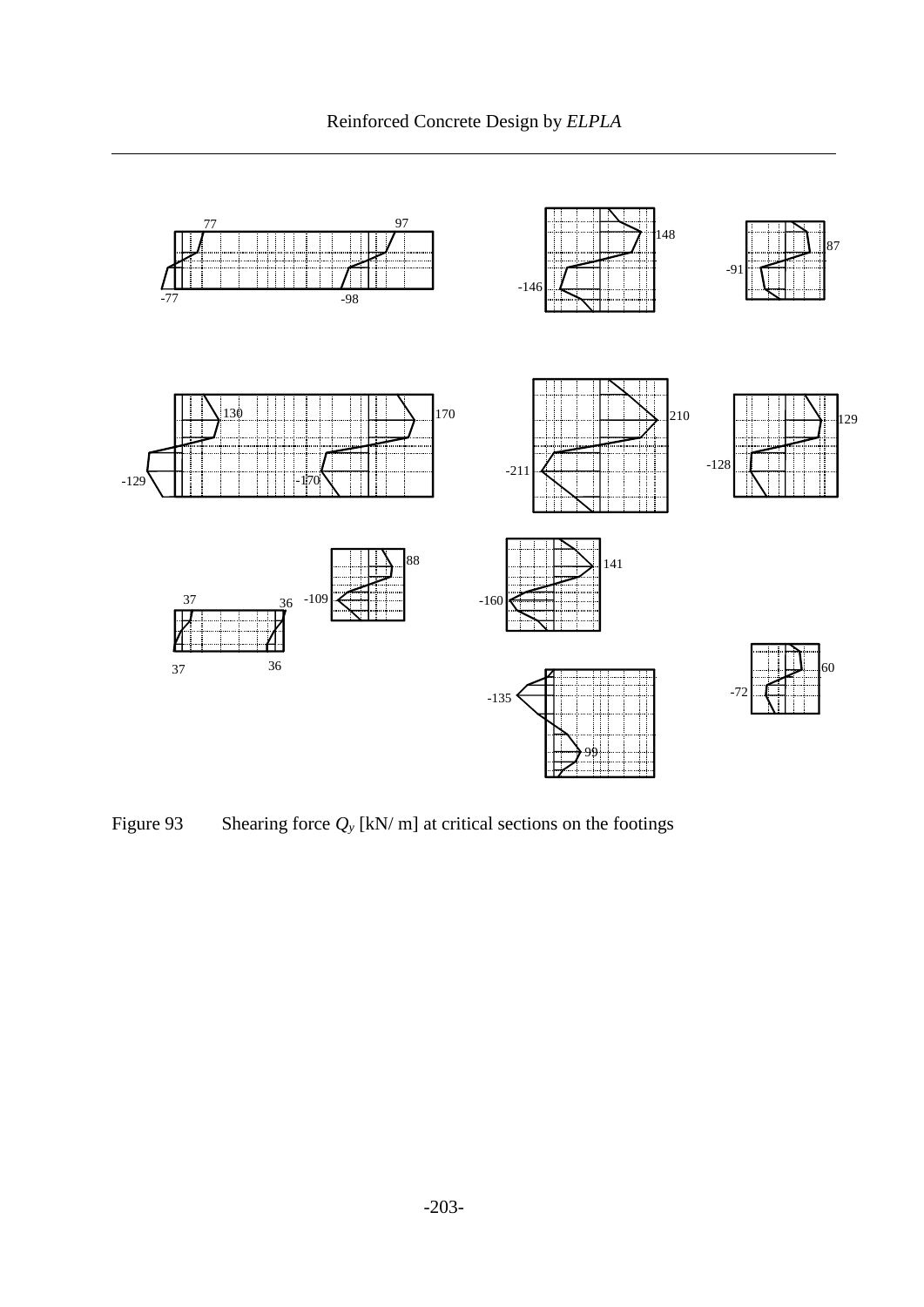#### **6.7 Check bond stress for isolated footings**

It is required also to check if the bond stress between the reinforcement steel and the concrete does not exceed the allowable bond stress  $q_b = 1.2$  [MN/ m<sup>2</sup>]. The bond stress  $q_{bo}$  [MN/ m<sup>2</sup>] is given by

$$
q_{bo} = \frac{Q_p}{0.87d \sum Q} \qquad \text{(vii)}
$$

where:

- $Q_b$  Shearing force at section of maximum bending moment [MN]
	- Shearing force for an isolated footing of a column is  $Q_b = 0.25 (P_{col} f_n \cdot A_{col})$ . It is not necessary to check bond stress for the combined footing of two columns or more, because the critical bending moment in this case lies at the point of zero shear. Here, the zero shearing force is also the bond force. For simplicity, the bond forces  $Q_b$  in both xand *y*-directions for all footings are considered equal where the difference in  $Q_b$  in both directions is small
- $d_b$  Depth at that section [m]
- Σ*O* Sum of the perimeter of main reinforcement steel [m]

The allowable bond stress in this example is for steel bars take L-shape at their ends. [Table 77](#page-19-0) shows the bond forces for the isolated footings for a column and also check bond stress. Bond stress for all footings lies within the permissible values.

| 1 aviv 11      | Check bond stress for the home toomings |                          |                                                      |                               |                                                |
|----------------|-----------------------------------------|--------------------------|------------------------------------------------------|-------------------------------|------------------------------------------------|
| Footing        | Bond force<br>$Q_b$<br>[MN]             | Rft<br>$A_{sy2}$<br>[/L] | Sum of<br>perimeter of<br>main Rft $\Sigma O$<br>[m] | Footing depth<br>$d_b$<br>[m] | <b>Bond</b> stress<br>$q_{bo}$<br>[MN/ $m^2$ ] |
| F2             | 0.178                                   | $14\Phi 16$              | 0.704                                                | 0.35                          | 0.83                                           |
| F <sub>3</sub> | 0.109                                   | $9 \Phi 16$              | 0.452                                                | 0.25                          | 1.11                                           |
| F <sub>5</sub> | 0.312                                   | $21 \Phi 16$             | 0.106                                                | 0.45                          | 0.75                                           |
| F <sub>6</sub> | 0.178                                   | $12 \Phi 16$             | 0.603                                                | 0.35                          | 0.97                                           |
| F7             | 0.880                                   | $9 \Phi 13$              | 0.368                                                | 0.25                          | 1.10                                           |
| F <sub>8</sub> | 0.157                                   | $9 \Phi 16$              | 0.452                                                | 0.35                          | 1.14                                           |
| F11            | 0.730                                   | $8 \Phi 13$              | 0.327                                                | 0.25                          | 1.03                                           |

<span id="page-19-0"></span>Table 77 Check bond stress for the isolated footings

[Figure 94](#page-20-0) shows a plan for the isolated footings indicating the footing dimensions and reinforcement with a section at the axis 2-2 after carrying out all processes of the analysis and design for the isolated footings.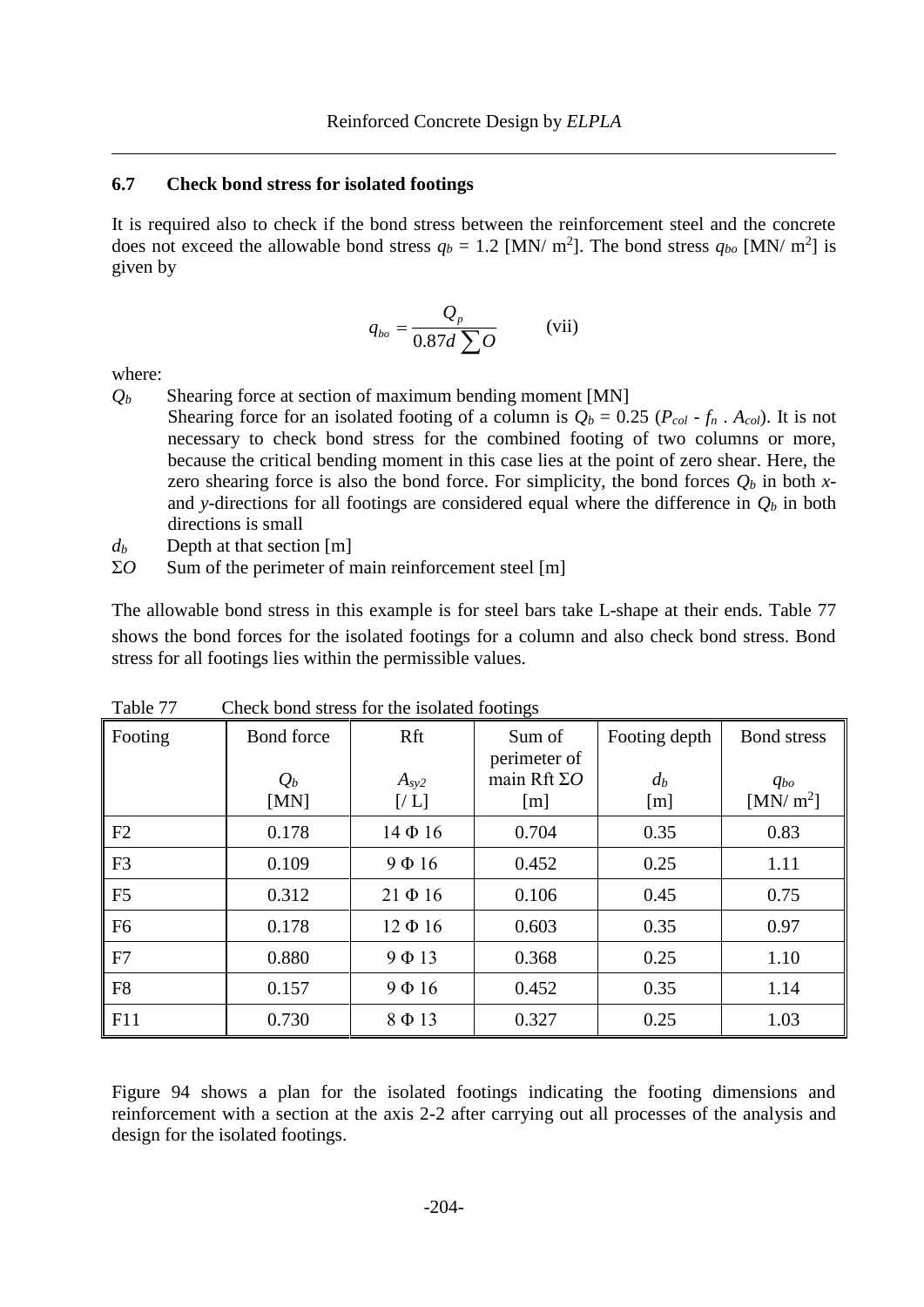

## <span id="page-20-0"></span>Figure 94 Footing dimensions [m] and reinforcement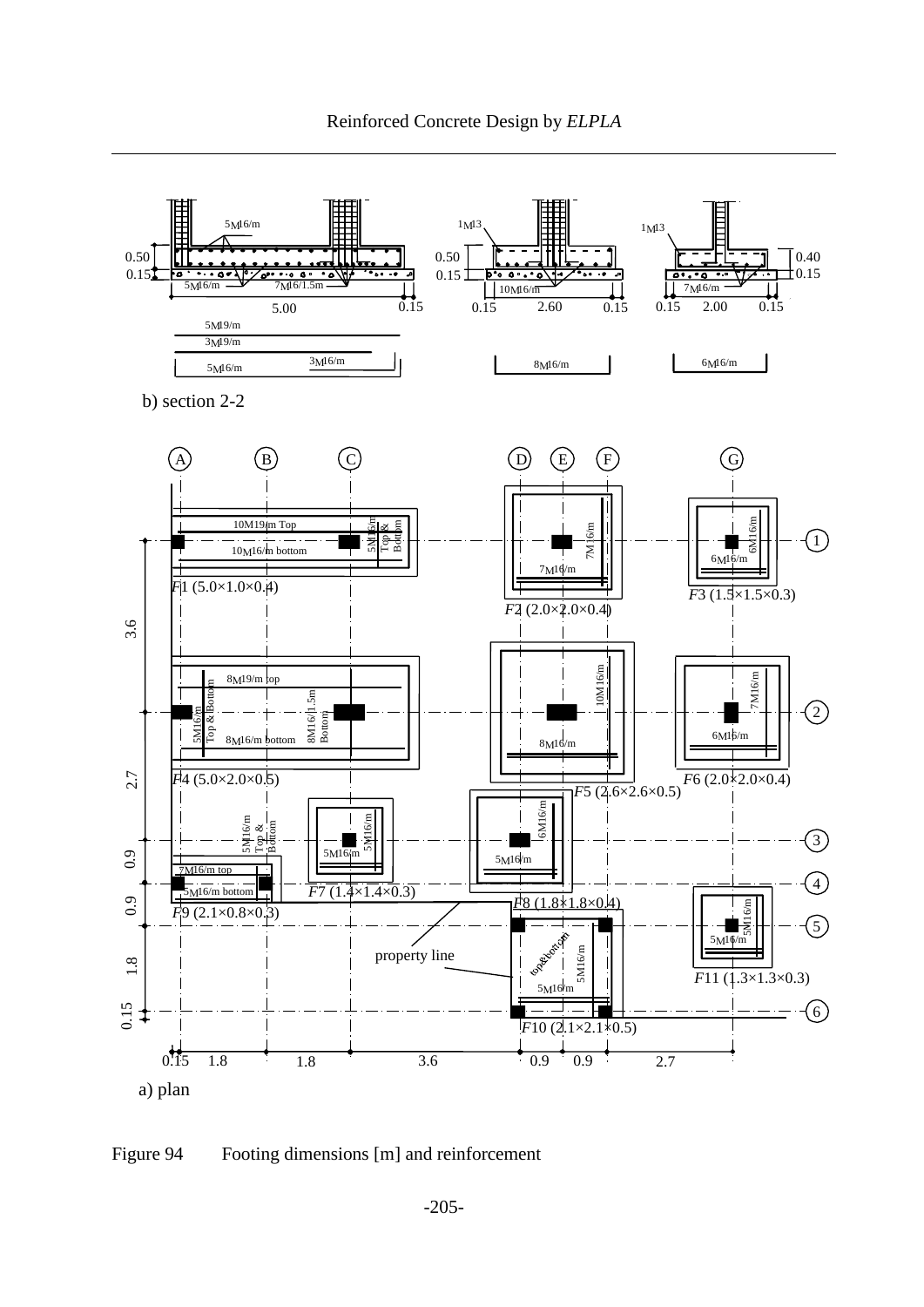## **6.8 Reinforcement steel for footings connected with tie beams**

As mentioned before the thickness of the footing in this example is chosen to fulfill the safety conditions at the analysis of the footing whether they are connected with or without tie beams excepting the reinforcement, which is chosen for every structural system separately. Therefore, the analysis is carried out again for the footings with the same data of the previous footings but with considering the tie beams.

[Figure 95](#page-23-0) shows the bending moment  $m_x$  while [Figure 96](#page-24-0) shows the bending moment  $m_y$  for footings connected with tie beams at the critical sections in *x*- and *y*-directions, respectively. [Table 78](#page-21-0) and [Table 79](#page-22-0) show check depth required to resist the bending moment and also the required reinforcement for the critical sections in case of the structural design of the footings connected with tie beams.

| Footing        | Moment<br>$m_{\rm x}$<br>[kN.m/m] |                  | $f_c$<br>[kg/ $cm2$ ] | Required area of steel<br>$A_{s}$<br>$\mathrm{[cm^2/m]}$ |                            | Chosen steel<br>[Rft/m] |                            |
|----------------|-----------------------------------|------------------|-----------------------|----------------------------------------------------------|----------------------------|-------------------------|----------------------------|
|                | - ye<br>$m_{x}$                   | $+ve$<br>$m_{x}$ |                       | $A_{sx1}$<br>Top                                         | $A_{sx2}$<br><b>Bottom</b> | $A_{sx1}$<br>Top        | $A_{sx2}$<br><b>Bottom</b> |
| F1             | 79                                | 79               | 50                    | 12.51                                                    | 12.45                      | $7 \Phi 16$             | $7 \Phi 16$                |
| F2             |                                   | 45               | 35                    |                                                          | 6.94                       |                         | min A <sub>s</sub>         |
| F <sub>3</sub> |                                   | 42               | 55                    |                                                          | 9.36                       |                         | min A <sub>s</sub>         |
| F <sub>4</sub> | 116                               | 105              | 50                    | 14.12                                                    | 12.70                      | min A <sub>s</sub>      | min A <sub>s</sub>         |
| F <sub>5</sub> |                                   | 97               | 45                    |                                                          | 11.70                      |                         | min A <sub>s</sub>         |
| F <sub>6</sub> |                                   | 59               | 45                    |                                                          | 9.17                       |                         | min A <sub>s</sub>         |
| F7             |                                   | 16               | 30                    |                                                          | 3.51                       |                         | min A <sub>s</sub>         |
| F <sub>8</sub> |                                   | 75               | 50                    |                                                          | 11.86                      |                         | min A <sub>s</sub>         |
| F <sub>9</sub> | 12                                | $\overline{2}$   | 25                    | 2.51                                                     |                            | min A <sub>s</sub>      | min A <sub>s</sub>         |
| F10            | 25                                | 19               | 20                    | 2.93                                                     | 2.19                       | min A <sub>s</sub>      | min A <sub>s</sub>         |
| F11            |                                   | 20               | 35                    |                                                          | 4.40                       |                         |                            |

# <span id="page-21-0"></span>Table 78 Check depth required to resist bending moment and determination of reinforcement steel in *x*-direction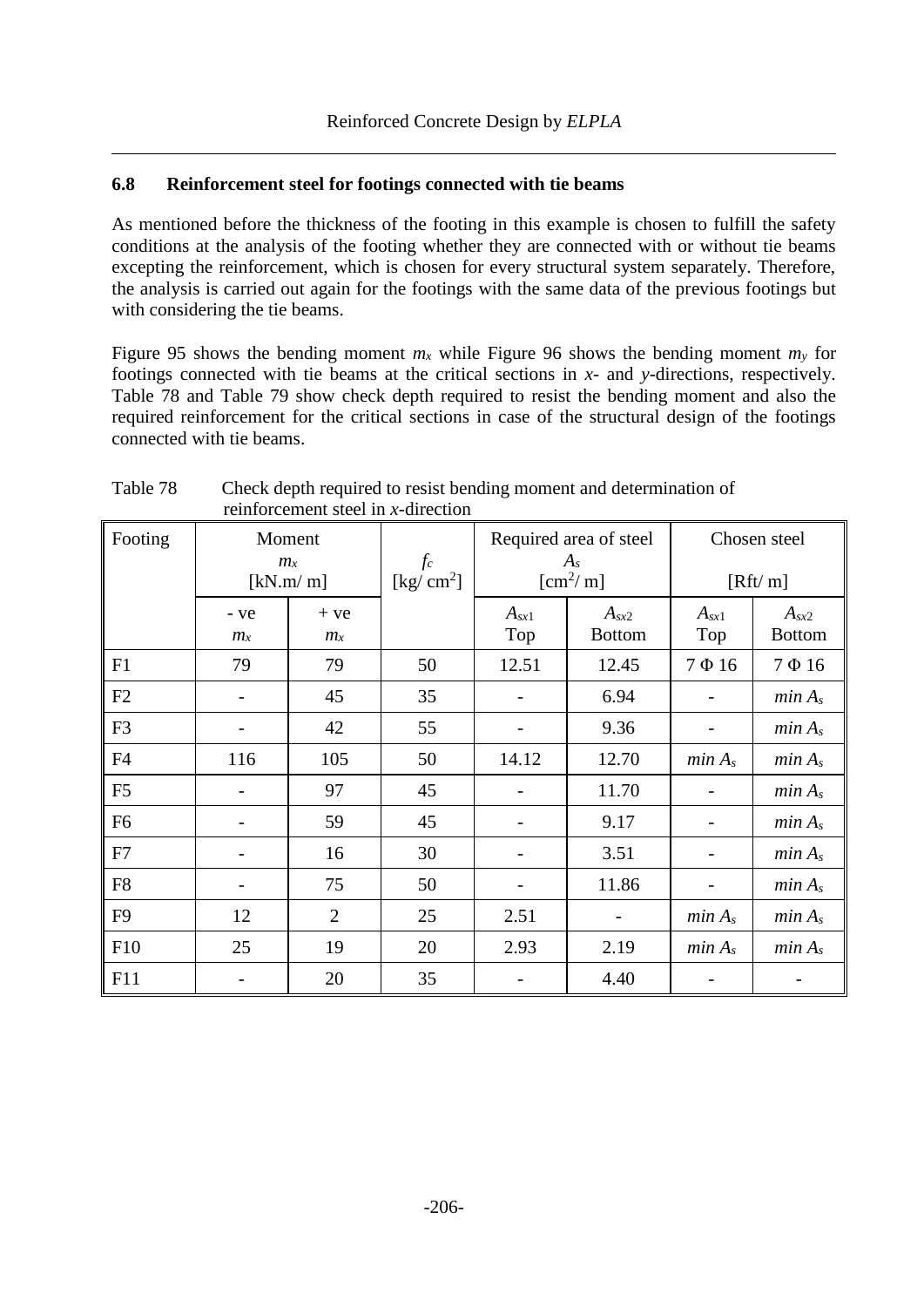<span id="page-22-0"></span>

| Table 79       | Check depth required to resist bending moment and determination of<br>reinforcement steel in y-direction |                  |                               |                                                          |                            |                         |                            |
|----------------|----------------------------------------------------------------------------------------------------------|------------------|-------------------------------|----------------------------------------------------------|----------------------------|-------------------------|----------------------------|
| Footing        | Moment<br>$m_{v}$<br>[kN.m/m]                                                                            |                  | $f_c$<br>[kg/ $\text{cm}^2$ ] | Required area of steel<br>$A_{s}$<br>$\mathrm{[cm^2/m]}$ |                            | Chosen steel<br>[Rft/m] |                            |
|                | - ve<br>$m_{v}$                                                                                          | $+ve$<br>$m_{y}$ |                               | $A_{sy1}$<br>Top                                         | $A_{sy2}$<br><b>Bottom</b> | $A_{sy1}$<br>Top        | $A_{sy2}$<br><b>Bottom</b> |
| F1             |                                                                                                          | 24               | 25                            |                                                          | 3.56                       | min A <sub>s</sub>      | min A <sub>s</sub>         |
| F2             |                                                                                                          | 68               | 45                            |                                                          | 10.68                      |                         | $6\Phi16$                  |
| F <sub>3</sub> |                                                                                                          | 43               | 55                            |                                                          | 9.58                       |                         | min A <sub>s</sub>         |
| F <sub>4</sub> |                                                                                                          | 82               | 40                            |                                                          | 9.82                       | min A <sub>s</sub>      | min A <sub>s</sub>         |
| F <sub>5</sub> |                                                                                                          | 141              | 55                            |                                                          | 17.38                      |                         | 9Ф16                       |
| F <sub>6</sub> |                                                                                                          | 52               | 40                            |                                                          | 8.05                       |                         | min A <sub>s</sub>         |
| F7             |                                                                                                          | 23               | 35                            |                                                          | 5.04                       |                         | min A <sub>s</sub>         |
| F <sub>8</sub> |                                                                                                          | 78               | 50                            |                                                          | 12.21                      |                         | $7 \Phi 16$                |
| F <sub>9</sub> |                                                                                                          | 6                | 20                            |                                                          | 1.28                       | min A <sub>s</sub>      | min A <sub>s</sub>         |
| F10            | 17                                                                                                       | 58               | 30                            | 2.01                                                     | 6.89                       | min A <sub>s</sub>      | min A <sub>s</sub>         |
| F11            |                                                                                                          | 29               | 40                            |                                                          | 6.34                       |                         | min A <sub>s</sub>         |

# Reinforced Concrete Design by *ELPLA*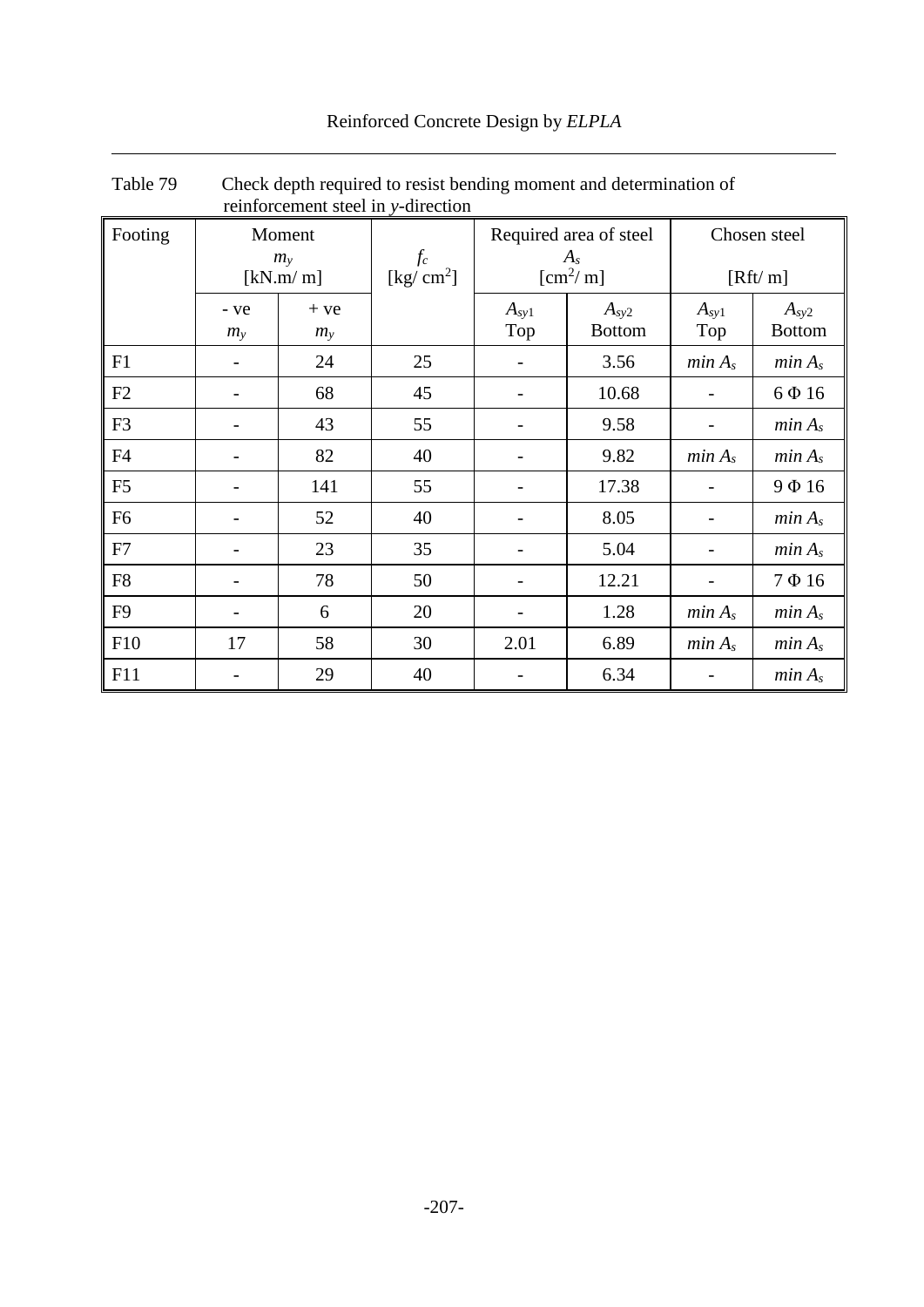



<span id="page-23-0"></span>Figure 95 Moment  $m_x$  [kN.m/ m] at critical sections on the footings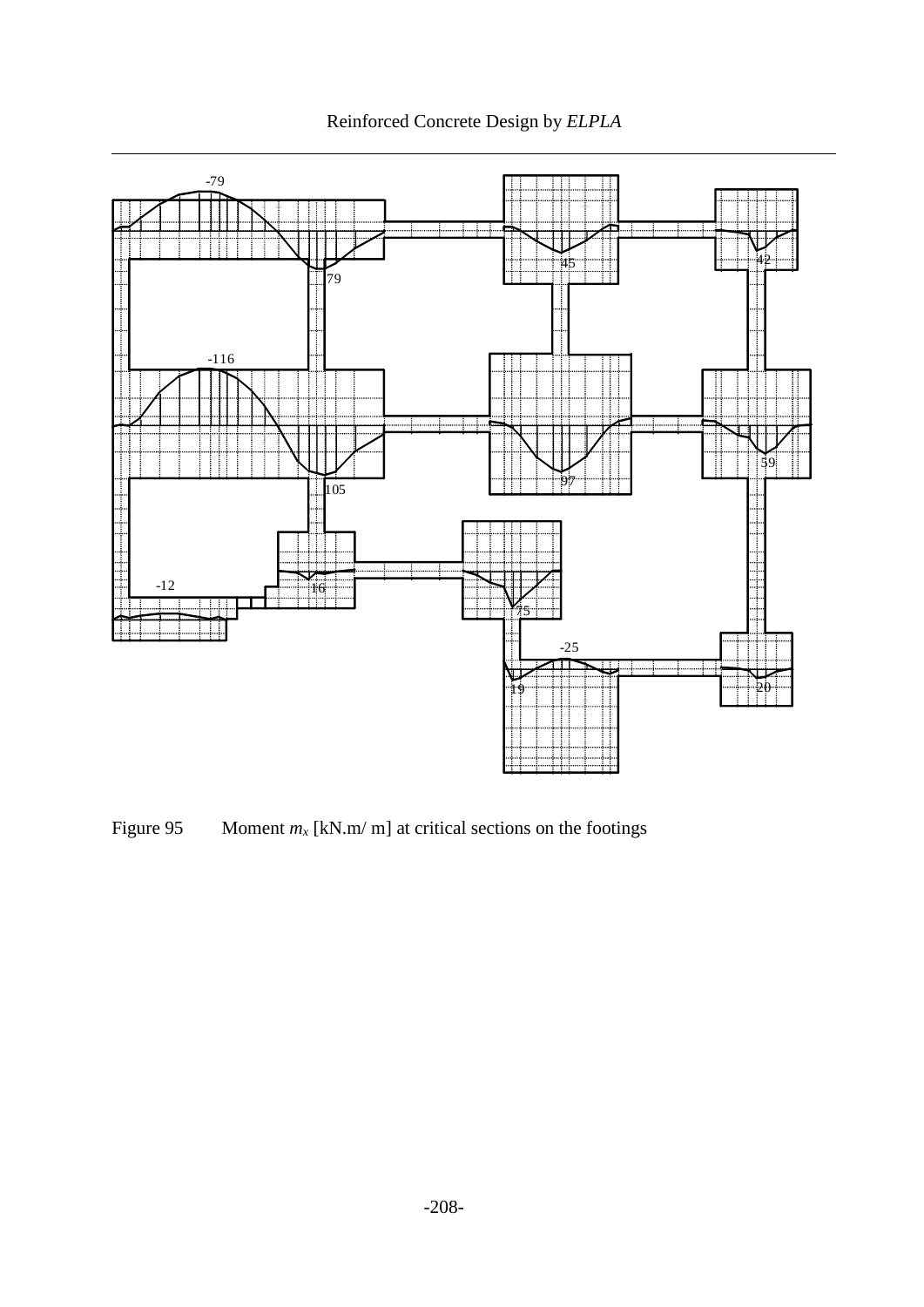Reinforced Concrete Design by *ELPLA*



<span id="page-24-0"></span>Figure 96 Moment  $m<sub>v</sub>$  [kN.m/ m] at critical sections on the footings

## **6.9 Reinforcement steel for tie beams**

The cross section of the tie beams is a constant rectangular with the dimension of 0.3 [m]  $\times$  0.6 [m]. To simplify the analysis of the tie beams, it will be considered that this section is rectangular also inside the footings and constant at either the compression or tension places. The properties of reinforced concrete and the reinforcement for the tie beams and footings are the same as mentioned before.

The minimum area of top or bottom reinforcement steel in the tie beam is taken as 0.15 [%] of the concrete cross section of the tie beam such as

*min*  $A_s = 0.0015$   $A_c = 2.7$  [cm<sup>2</sup>]  $\Psi$  chosen 2  $\Phi$  16/ m = 4.02 [cm<sup>2</sup>]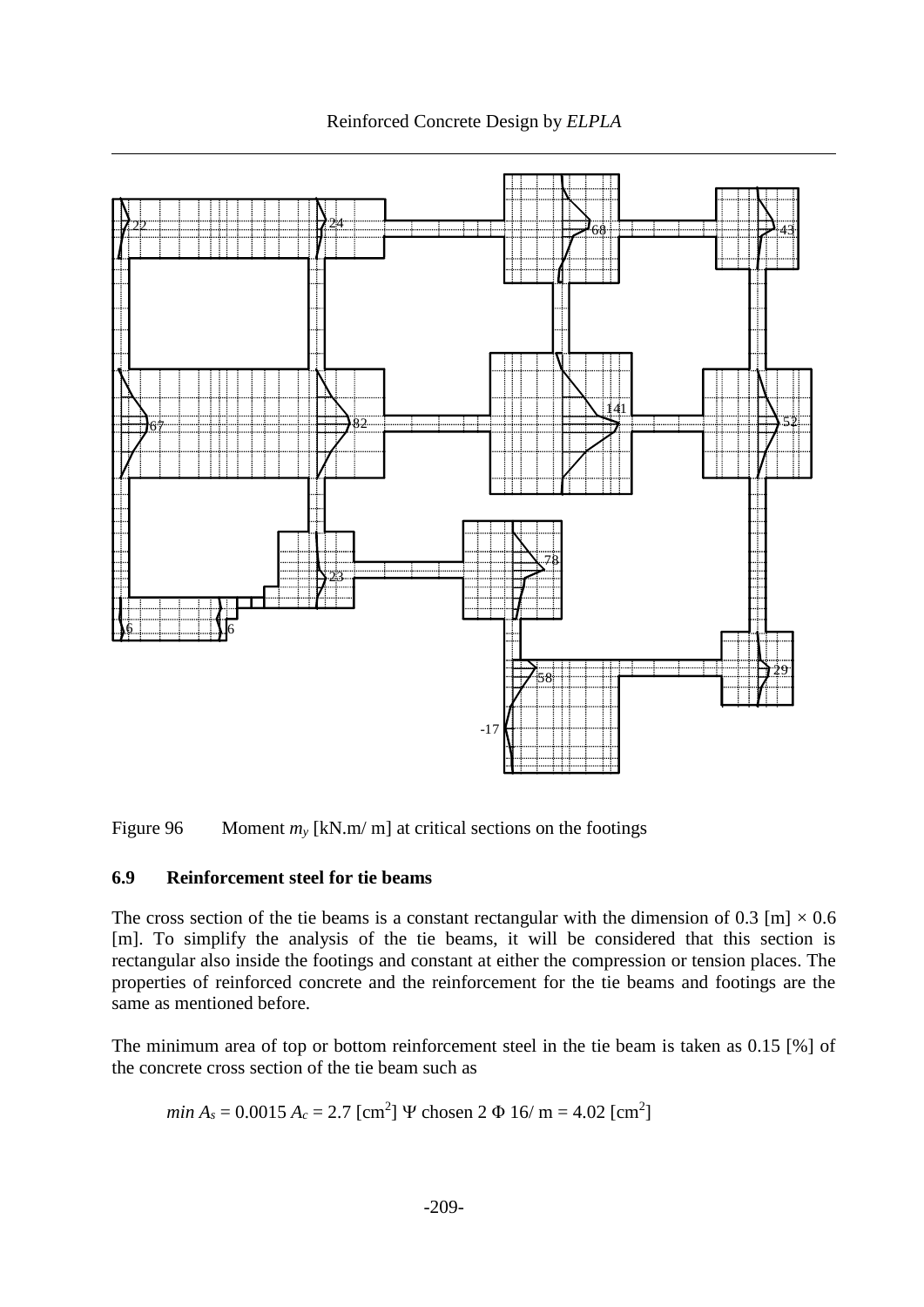This area of reinforcement steel is sufficient to resist a bending moment of 40 [kN.m]. This minimum area of reinforcement steel will be generally considered for all cross sections of the tie beams besides another additional steel if required at the sections that have bending moments greater than 40 [kN.m].

[Figure 97](#page-26-0) shows the bending moments  $M_b$  for the tie beams in *x*-direction, while [Figure 98](#page-26-1) shows those in *y*-direction. [Table 80](#page-25-0) shows the values of bending moments that are greater than 40 [kN.m] and the corresponding additional steel to resist them. Besides, the amount of the additional steel that is required to resist each moment with the definition of its place.

| <b>Moment</b><br>$M_b$<br>[kN.m] | Required area<br>of steel<br>$\lceil$ cm <sup>2</sup> $\rceil$ | Chosen<br>additional steel<br>[Rft] | Footing        | Direction           |
|----------------------------------|----------------------------------------------------------------|-------------------------------------|----------------|---------------------|
| 82                               | 8.35                                                           | $3 \Phi 16$                         | F1             | Top/ longitudinal   |
| 79                               | 8.13                                                           | $3 \Phi 16$                         | F1             | Bottom/longitudinal |
| 62                               | 6.23                                                           | $2 \Phi 16$                         | F <sub>4</sub> | Top/ longitudinal   |
| 49                               | 4.97                                                           | $1 \Phi 16$                         | F4             | Bottom/longitudinal |
| 45                               | 4.60                                                           | $1 \Phi 16$                         | F <sub>6</sub> | Bottom/transversal  |
| 51                               | 5.18                                                           | $1 \Phi 16$                         | F10            | Bottom/transversal  |

<span id="page-25-0"></span>Table 80 Additional reinforcement steel for the tie beams

[Figure 99](#page-27-0) shows a group of footings connected with tie beams after completion of its design with a plan for reinforcement and a cross section in the tie beams.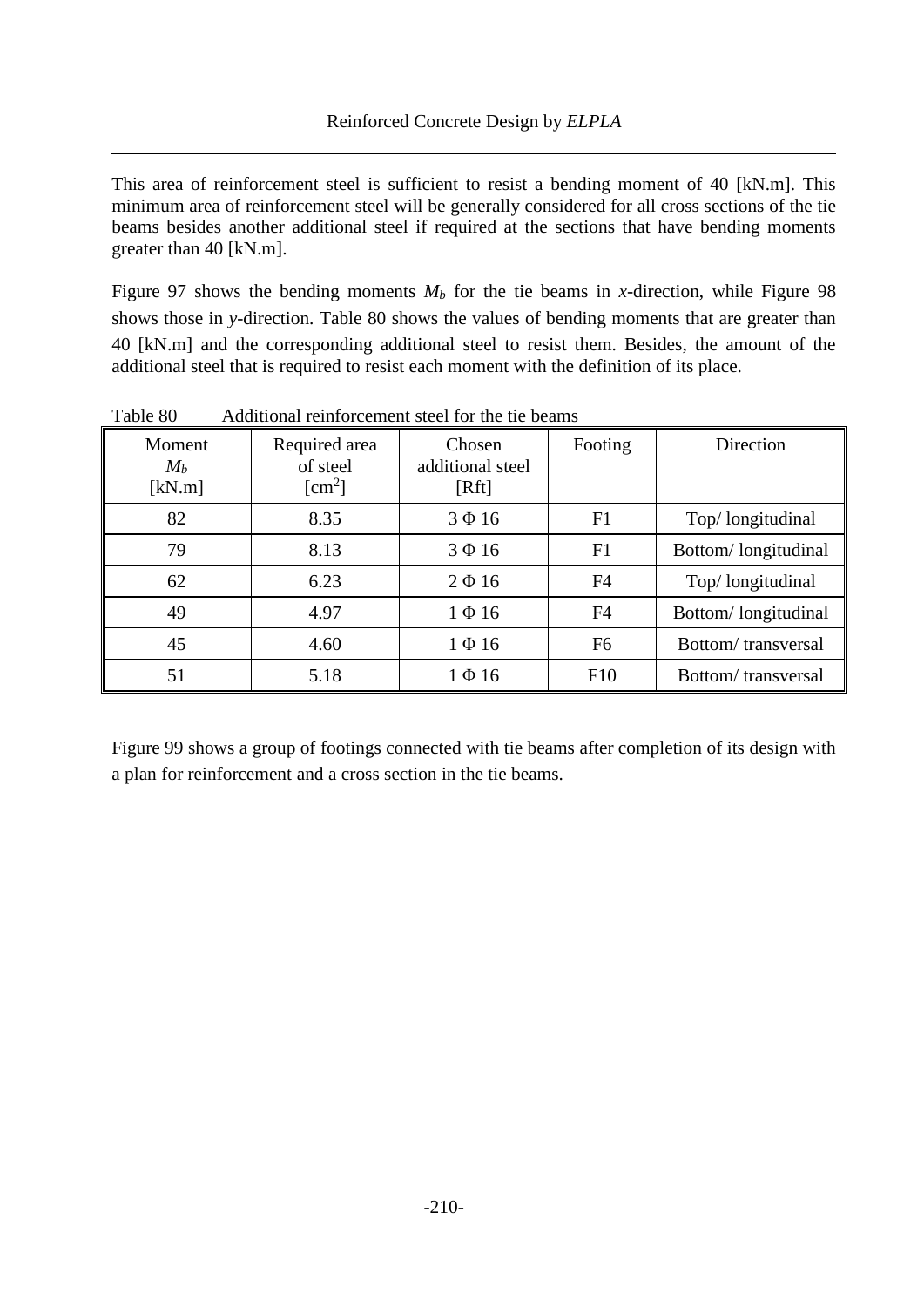



<span id="page-26-0"></span>Figure 97 Moment *M<sub>b</sub>* [kN.m] in girders at longitudinal and diagonal directions



<span id="page-26-1"></span>Figure 98 Moment *M<sub>b</sub>* [kN.m] in girders at transversal direction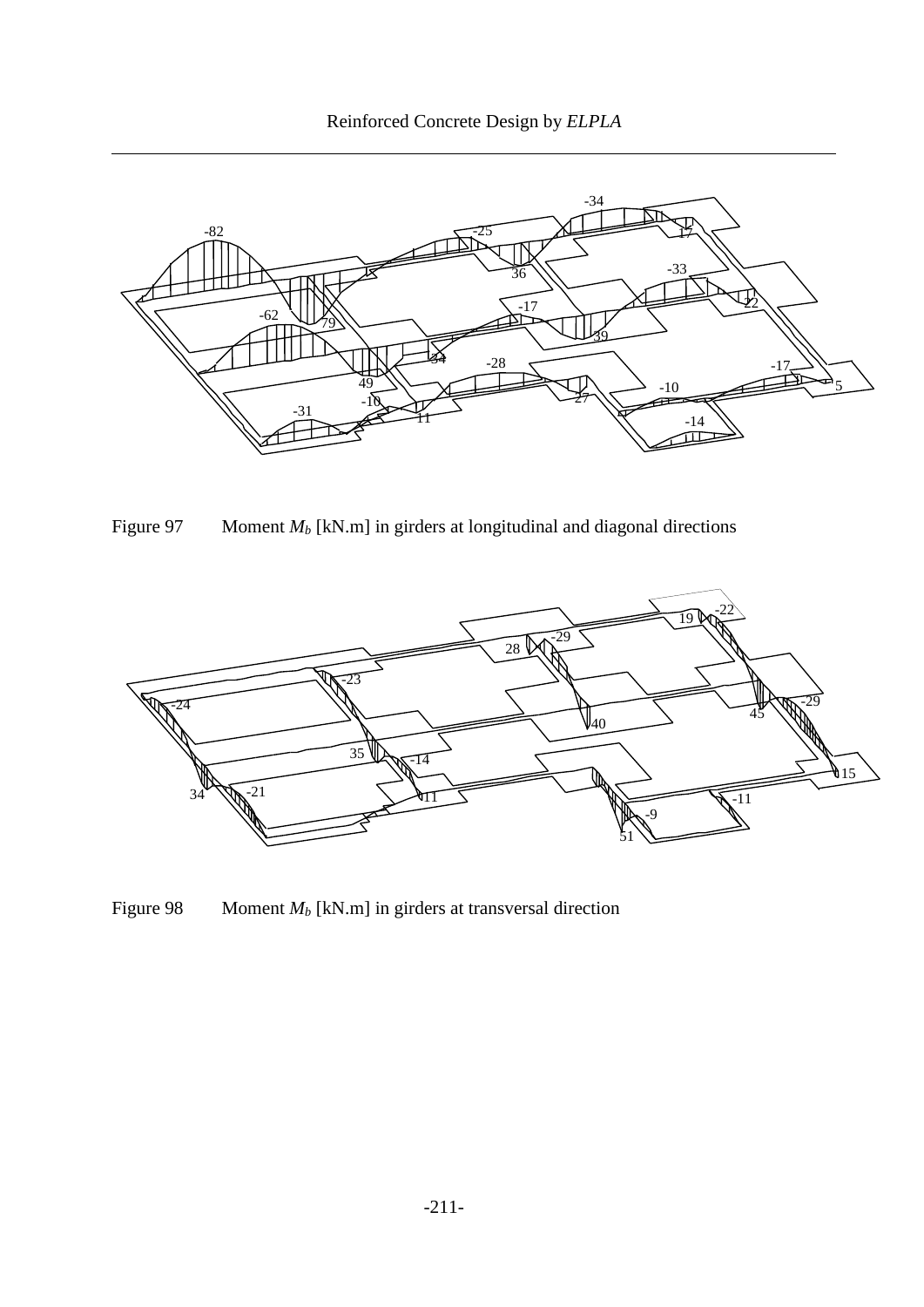

<span id="page-27-0"></span>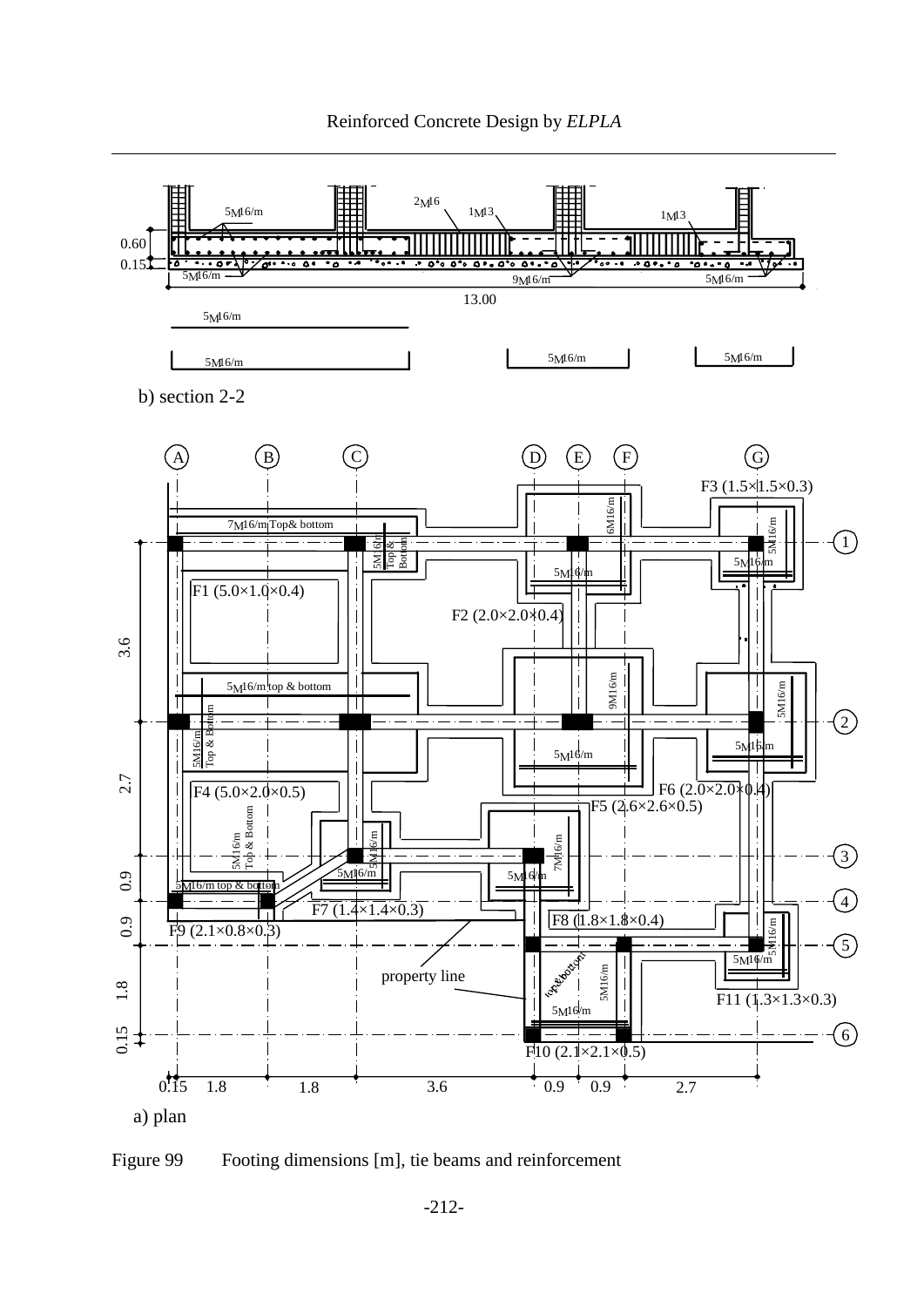# **7 Comparison between the two structural systems of the footings**

## **7.1 Settlement**

[Figure 100](#page-29-0) shows the settlement at the axis 2-2 for either isolated footings or footings connected with tie beams. It can be observed from this figure that the settlement curve was sharp before connecting the footings, then it becomes much uniform after connecting the footings. Furthermore, the values of settlements decrease greatly, where the maximum settlement at this axis decreases from 0.57 [cm] to 0.47 [cm] with percentage 21 [%].

# **7.2 Contact pressure**

Due to the presence of tie beams also resting on the soil, the contact area between the foundation and the soil increases from 45.75  $\text{[m}^2\text{]}$  to 53.59  $\text{[m}^2\text{]}$  with percentage 17  $\text{[%]}$ . This contact area will perform certainly to reduce the contact pressure between the soil and the foundation. Consequently, the main contact pressure becomes  $q_o = 164$  [kN/ m<sup>2</sup>] instead of 192 [kN/ m<sup>2</sup>].

From the assumption of *Winkler's* model that the contact pressure between the soil and the foundation is proportionally at any node with the settlement at that node  $(q = k_s \cdot s)$ , therefore [Figure 100,](#page-29-0) which represents the settlement at axis 2-2, represents also the contact pressure between the soil and foundation at that axis if the value of settlement is multiplied by the modulus of subgrade reaction  $k_s$ . It is clear from this figure that the contact pressure between the foundation and the soil, which represents soil reaction, became more uniform due to the presence of tie beams. The maximum contact pressure at this axis decreases with percentage 21 [%] as in case of the settlement.

# **7.3 Bending moment**

The amount of reinforcement steel in the footings is determined according to the bending moment. It can be found from the comparison between the design of footings with and without tie beams that the amount of reinforcement steel decreases to minimum reinforcement due to the presence of the tie beams at the most sections. This is clear in [Figure 101,](#page-30-0) which represents the bending moment at the axis 2-2 where the maximum bending moment  $m<sub>x</sub>$  decreases from 181 [kN.m/ m] to 116 [kN.m/ m] with a great percentage 56 [%].

# **7.4 Shearing force**

There is no need to check shear stress for footings connected with tie beams where the presence of the tie beams and their reinforcement steel inside the footings resist greatly the shear stress. It is observed that the shearing force decreases greatly as it is indicated in [Figure 102,](#page-30-1) which shows the shearing force at the axis 2-2. Due to the presence of the tie beams the maximum shearing force  $Q_x$  decreases from 308 [kN/ m] to 199 [kN/ m] with percentage 55 [%].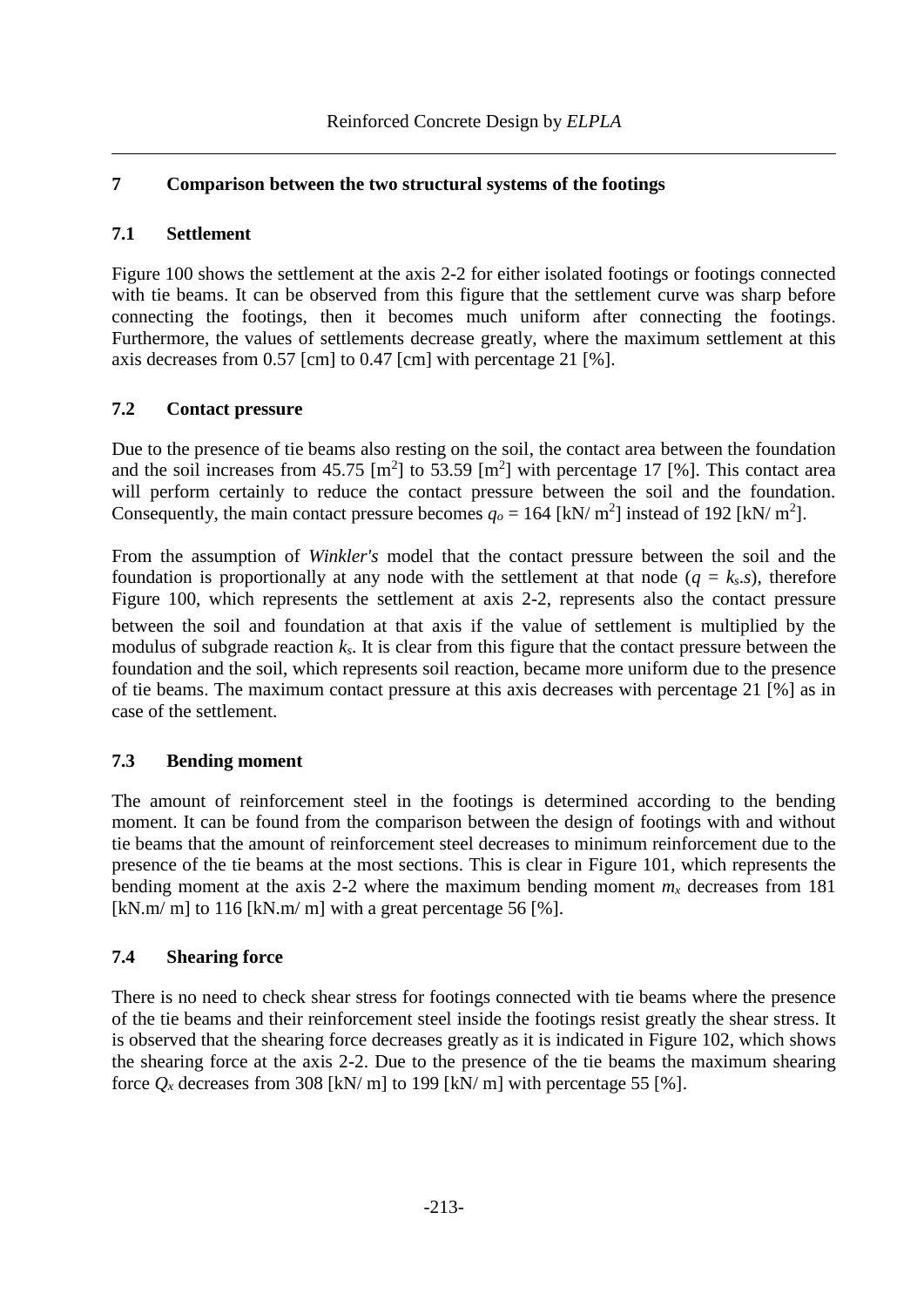# **8 Conclusion**

From the previous analyses, it can be concluded that the design of a group of footings connected with stiff tie beams improves greatly the behavior of these footings toward deformation and rotation. Besides, it decreases the amount of reinforcement steel at the most sections.



<span id="page-29-0"></span>Figure 100 Settlement *s* [cm] at section 2-2